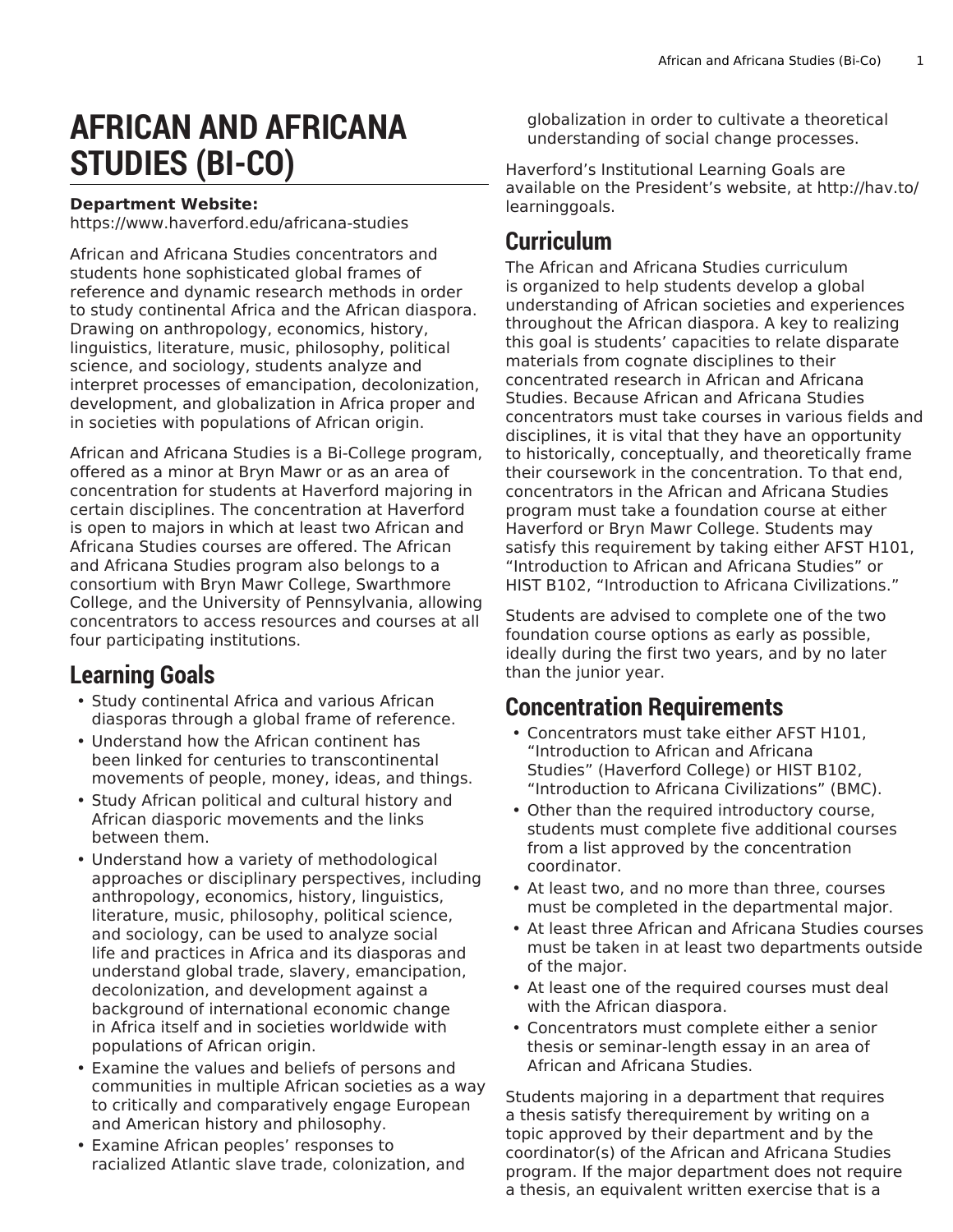seminar-length essay is required. The essay may be written within the framework of a particular course or as an independent study project. The topic must be approved by the instructor in question and by the coordinator(s) of the African and Africana Studies program. Successful completion of the African and Africana Studies minor/concentration is noted on students' final transcripts.

# **Faculty**

Below are the core Bi-Co African and Africana Studies faculty. Many other faculty at both institutions contribute courses to the program; see the [Courses](#page-1-0) section for a full listing.

# **Core Faculty at Haverford**

# **Linda Strong-Leek**

Provost; Professor of African and Africana Studies; Professor of Gender and Sexuality Studies

# **Terrance Wiley**

Assistant Professor of Religion and Coordinator of African and Africana Studies

# **Core Faculty at Bryn Mawr**

# **Kalala Ngalamulume**

Associate Professor of Africana Studies and History, Co-Director of International Studies and Co-Director of Health Studies

# **Chanelle Wilson**

Assistant Professor of Education and Director of Africana Studies

# <span id="page-1-0"></span>**Courses at Haverford**

# **Africana Studies Courses**

#### **AFST H136 BLACK ECOLOGIES (1.0 Credit)** *Tajah Ebram*

This course engages writings and cultural works about Black eco-literary and ecological traditions. Black Ecologies focuses on the multiple ecological and spatial conditions that have over-determined Black life and relationships to nature including the middle passage, slavery, racial segregation, food apartheid, gentrification and even incarceration. All these phenomena have produced unequal access to natural resources, space, food and land through systems that racialize, gender and commodify space. By exploring Black cultural and land based worker's literary, cultural, and community responses to anti-Black environmental conditions, we will consider how Black communities reclaim spatial autonomy through creative modes of collective liberation. Student's critical and creative writing will be based on course texts and outdoor experiences of observation and laboring collectively at Haverfarm. Open only to firstyear students as assigned by the Director of College Writing. Crosslisted: AFST,ENVS.

(**Offered:** Fall 2021; **typically offered:** Occasionally)

# **AFST H233 TOPICS IN CARIBBEAN LITERATURE: A NEW WAVE (1.0 Credit)**

*Asali Solomon* **Division:** Humanities **Domain(s):** A: Meaning, Interpretation (Texts); B: Analysis of the Social World This course will focus on authors of the Caribbean and its diaspora, engaging fiction, theory, memoir, poetry and drama from the mid-twentieth century through the present. Core themes will include migration, class, colonialism, racial identity, gender and sexuality. Crosslisted: English, Africana Studies (**Typically offered:** Every other Fall)

# **AFST H245 ETHNOGRAPHIES OF AFRICA: CULTURE, POWER AND IDENTITY (1.0 Credit)**

*Zolani Ngwane*

**Division:** Social Science **Domain(s):** B: Analysis of the Social World This course is a historical overview of some classic and contemporary ethnographic studies of Africa.

The course focuses on the contribution of social anthropology to our understanding of the history and socio-cultural identities and practices of the people of Africa. Crosslisted: Anthropology, Africana Studies (**Offered:** Spring 2022; **typically offered:** Every Year)

# **AFST H270 PORTRAITS IN BLACK: THE INFLUENCE AND CRUCIBLE OF AFRICAN-AMERICAN CULTURE (1.0 Credit)**

*Christina Zwarg* **Division:** Humanities

**Domain(s):** A: Meaning, Interpretation (Texts) Tools of literary history used to examine the influence of African-American culture in the United States. Focus on the literary events of the nineteenth and early twentieth century. Emphasis on the authority of African-American culture for U.S. fictions of democracy.

(**Typically offered:** Every other Year)

# **AFST H283 AFRICAN POLITICS, AFRICAN NOVELS AND FILM (1.0 Credit)**

# *Susanna Wing*

**Division:** Social Science

The study of politics in Africa through African literature. We explore themes including colonial legacies, gender, race and ethnicity, religion and political transition as they are discussed in African literature. Crosslisted: Political Science, Africana Studies Prerequisite(s): One previous course in political science or instructor consent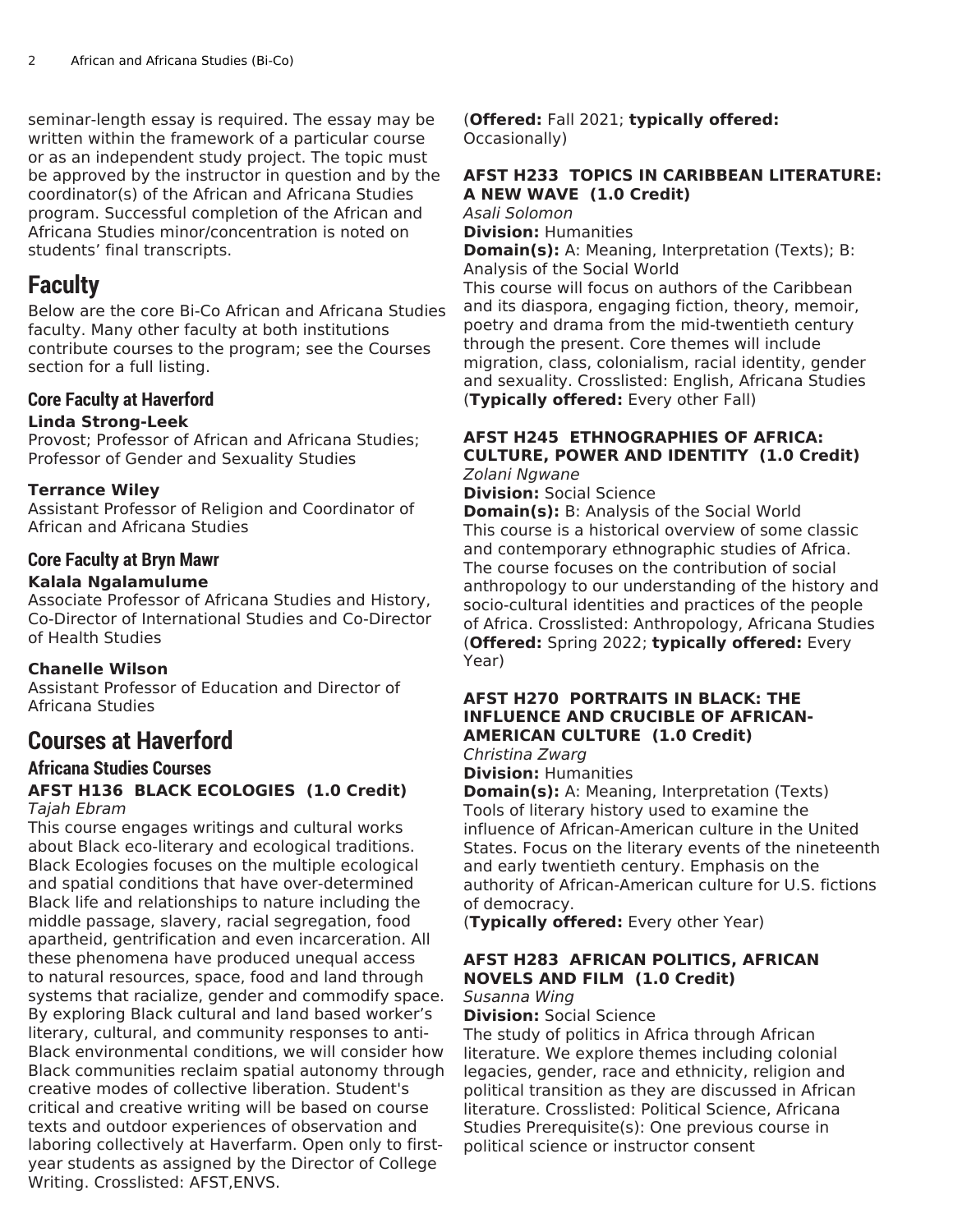(**Offered:** Fall 2021; **typically offered:** Every other Year)

# **AFST H319 BLACK QUEER SAINTS: SEX, GENDER, RACE, CLASS AND THE QUEST FOR LIBERATION (1.0 Credit)**

*Terrance Wiley*

#### **Division:** Humanities

**Domain(s):** A: Meaning, Interpretation (Texts); B: Analysis of the Social World

Drawing on fiction, biography, critical theory, film, essays, and memoirs, participants will explore how certain African American artists, activists, and religionists have resisted, represented, and reinterpreted sex, sexuality, and gender norms in the context of capitalist, white supremacist, male supremacist, and heteronormative cultures. Crosslisted: Africana Studies, Religion Prerequisite(s): 200-level Humanities course, or instructor consent (**Offered:** Fall 2021; **typically offered:** Every other Year)

#### **AFST H361 TOPICS AFRICAN-AMERICAN LIT: REPRESENTATIONS OF AMERICAN SLAVERY (1.0 Credit)**

*Asali Solomon*

**Division:** Humanities

**Domain(s):** A: Meaning, Interpretation (Texts) For the past three centuries African American writers have mined the experience of chattel slavery in the cause of literal and artistic emancipation. Slave narratives, as well as poetry, essays and novels depicting slavery, constitute a literary universe so robust that the term subgenre does it injustice. In this work spanning the 18th-21st centuries, the reader will find pulse-quickening plots, gruesome horror, tender sentiment, heroism, degradation, sexual violation and redemption, as well as resonant meditations on language and literacy, racial identity, power, psychology, democracy, freedom and the human character. This course is focused primarily on prose representations of slavery in the Americas. Our discussions will incorporate history, but will foreground literary and cultural analysis. (**Offered:** Spring 2022; **typically offered:** Every other Year)

#### **AFST H399 TOPICS IN ACTIVE HISTORY: HISTORY OF BLACK LIVES MATTER (1.0 Credit)** *Andrew Friedman*

**Division:** Social Science

**Domain(s):** A: Meaning, Interpretation (Texts); B: Analysis of the Social World

This course teaches students, in a collaborative setting, the practice of "active history." This is the dynamic praxis of deep history and nimble historical work as a mode of explaining, explicating and intervening in an urgent and shifting present. Topics

will change in response to issues of contemporary import. Students will play a role in collaborative syllabus and curricular design. Crosslisted: AFST. Pre-requisite(s): Change depending on topic. For this iteration, at least one course in Africana Studies, Black Studies or equivalent experience. (**Offered:** Fall 2021; **typically offered:** Every Year)

### **Anthropology Courses ANTH H212 FEMINIST ETHNOGRAPHY (1.0 Credit)**

#### *Juli Grigsby*

**Division:** Social Science

**Domain(s):** B: Analysis of the Social World This course delves into the historical development and utility of feminist anthropology. Feminist Ethnography is both methodology and method that seeks to explore how gender, race, sexuality, and subjectivity operate in a variety of contexts. We will explore articulations and critiques of feminist ethnographic methods that engage researcher positionality and the politics of research. This course is one part analytic and another part how-to. Participants will read classic and contemporary ethnographies while learning to craft auto-ethnographic research. Prerequisite(s): One ANTH course or instructor consent

(**Offered:** Fall 2021; **typically offered:** Every Year)

# **ANTH H214 RACE, CRIME, & SEXUALITY (1.0 Credit)**

*Juli Grigsby*

**Division:** Social Science

What is a crime and who is a criminal? How are social understandings of punishment and control informed by hegemonic racial and sexualized ideologies? How do the answers to these questions change the ways we imagine and respond to news? To violence? And impact subjectivities? This seminar will examine the complex intersections between race, gender, sexuality, and crime within U.S. cultural, political and social contexts. To do this, we will explore historical and contemporary interdisciplinary studies that provide arguments about the connections between race, gender, sexuality, poverty and the criminal justice system. Topics include: mass incarceration, policing, violence, and media representations of crime. Prerequisite(s): One ANTH course or instructor consent

(**Typically offered:** Occasionally)

### **ANTH H228 REPRODUCTIVE JUSTICE, SOCIAL MOVEMENTS, AND CIVIL SOCIETY (1.0 Credit)** *Juli Grigsby*

**Division:** Social Science

**Domain(s):** B: Analysis of the Social World An exploration of ethnographic approaches to women's reproductive justice issues, as well as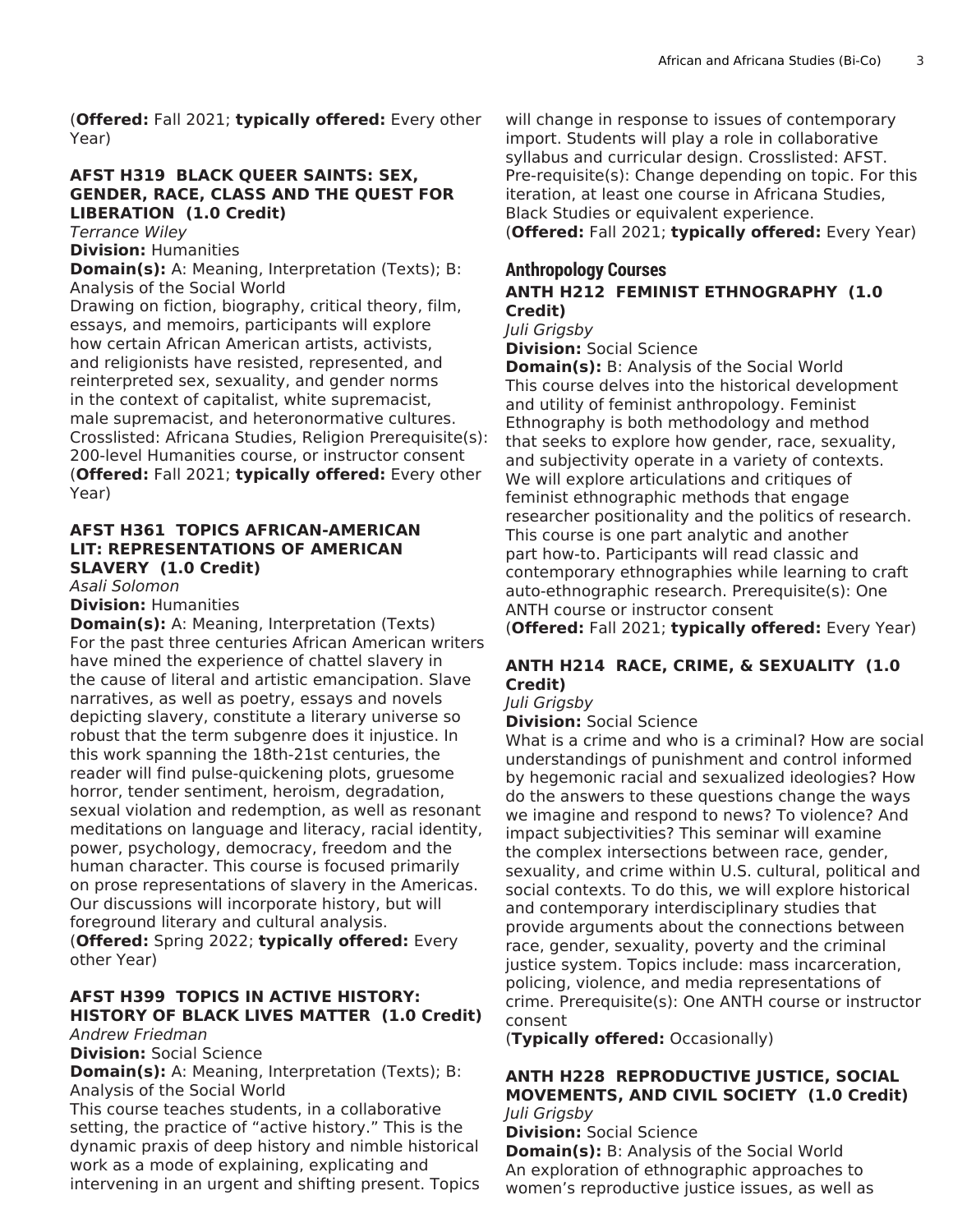look at reproduction in the broader structural (socioeconomic and political) contexts in which it is situated. We will focus on specific topics such as abortion, contraception, sterilization, sexually transmitted diseases (STDs) and how these issues are connected to other social justice issues such as poverty, environmentalism, and welfare reform. Prerequisite(s): ANTH 103

(**Offered:** Spring 2022; **typically offered:** Every Year)

## **ANTH H238 VISUALIZING BORDER/LANDS (1.0 Credit)**

#### **Division:** Social Science

**Domain(s):** A: Meaning, Interpretation (Texts) This course attends to the visual representations of the border, including film and photography, but also text and sound. Students will engage in their own creative and visual representations around the theme of borders for the final course assignment. (**Typically offered:** Occasionally)

#### **ANTH H245 ETHNOGRAPHIES OF AFRICA: CULTURE, POWER AND IDENTITY (1.0 Credit)** *Zolani Ngwane*

**Division:** Social Science

**Domain(s):** B: Analysis of the Social World This course is a historical overview of some classic and contemporary ethnographic studies of Africa. The course focuses on the contribution of social anthropology to our understanding of the history and socio-cultural identities and practices of the people of Africa. Crosslisted: Anthropology, Africana Studies (**Offered:** Spring 2022; **typically offered:** Every Year)

# **ANTH H262 AFTER THE SUNSET: LESSONS IN TRANSITION TO PEACE - THE SOUTH AFRICAN EXAMPLE (1.0 Credit)**

*Zolani Ngwane*

**Division:** Social Science

**Domain(s):** B: Analysis of the Social World This course will give students an opportunity to engage with issues, theories and methodologies of nonviolent and violent struggles, peace negotiations, transitional justice, post conflict reconstruction and peacebuilding by looking at South Africa as a case study. It will also look at the role played by Quakers in ending the conflict and supporting a negotiated process.

(**Typically offered:** Only Once)

#### **ANTH H271 THE BODY AND EMBODIMENT IN THE MIDDLE EAST (1.0 Credit)** *Zainab Saleh*

**Division:** Social Science **Domain(s):** B: Analysis of the Social World This course surveys anthropological and historical approaches to the body and embodiment in the Middle East, with a focus on themes of representation and power. Our aim is to read up, across, and through prisms of class, gender, and colonialism to better grasp at the stakes of politics and to question the contours and limits of the normal, the healthy, the able, and the pious. Prerequisite(s): one 100-level course in Anthropology, Political Science, Sociology, or History (**Offered:** Fall 2021; **typically offered:** Every other Fall)

## **ANTH H311 ANTHROPOLOGY OF VIOLENCE AND THE BODY (1.0 Credit)**

*Juli Grigsby*

**Division:** Social Science

**Domain(s):** B: Analysis of the Social World An examination on how violence, in its alternate forms, impacts identity formation by inscribing race, gender and sexuality onto the body at multiple social and cultural junctures. One of the primary objectives of the course is to theoretically engage with the relationship between the body, identity, and state, structural and symbolic violence. Prerequisite(s): ANTH 103 or instructor consent

(**Offered:** Fall 2021; **typically offered:** Every Year)

# **ANTH H318 BLACK FEMINIST BORDERLANDS (1.0 Credit)**

*Staff*

**Division:** Social Science

**Domain(s):** A: Creative Expression; B: Analysis of the Social World

This course explores how Black people throughout the African diaspora create transnational geographies of belonging, traverse imposed borders, and imagine the world in new ways. Students will have the opportunity to apply the course themes through writing and creative assignments. Crosslisted: Anthropology, Visual Studies Prerequisite(s):One course in either Africana Studies or Visual Studies or Gender and Sexuality Studies or Anthropology.

(**Typically offered:** Only Once)

### **Fine Arts Courses**

## **ARTS H217 THE HISTORY OF AFRICAN-AMERICAN ART FROM 1619 TO THE PRESENT (1.0 Credit)**

*William Williams*

**Division:** Humanities

**Domain(s):** A: Meaning, Interpretation (Texts); B: Analysis of the Social World A survey course documenting and interpreting the development and history of African-American Art from 1619 to present day. Representative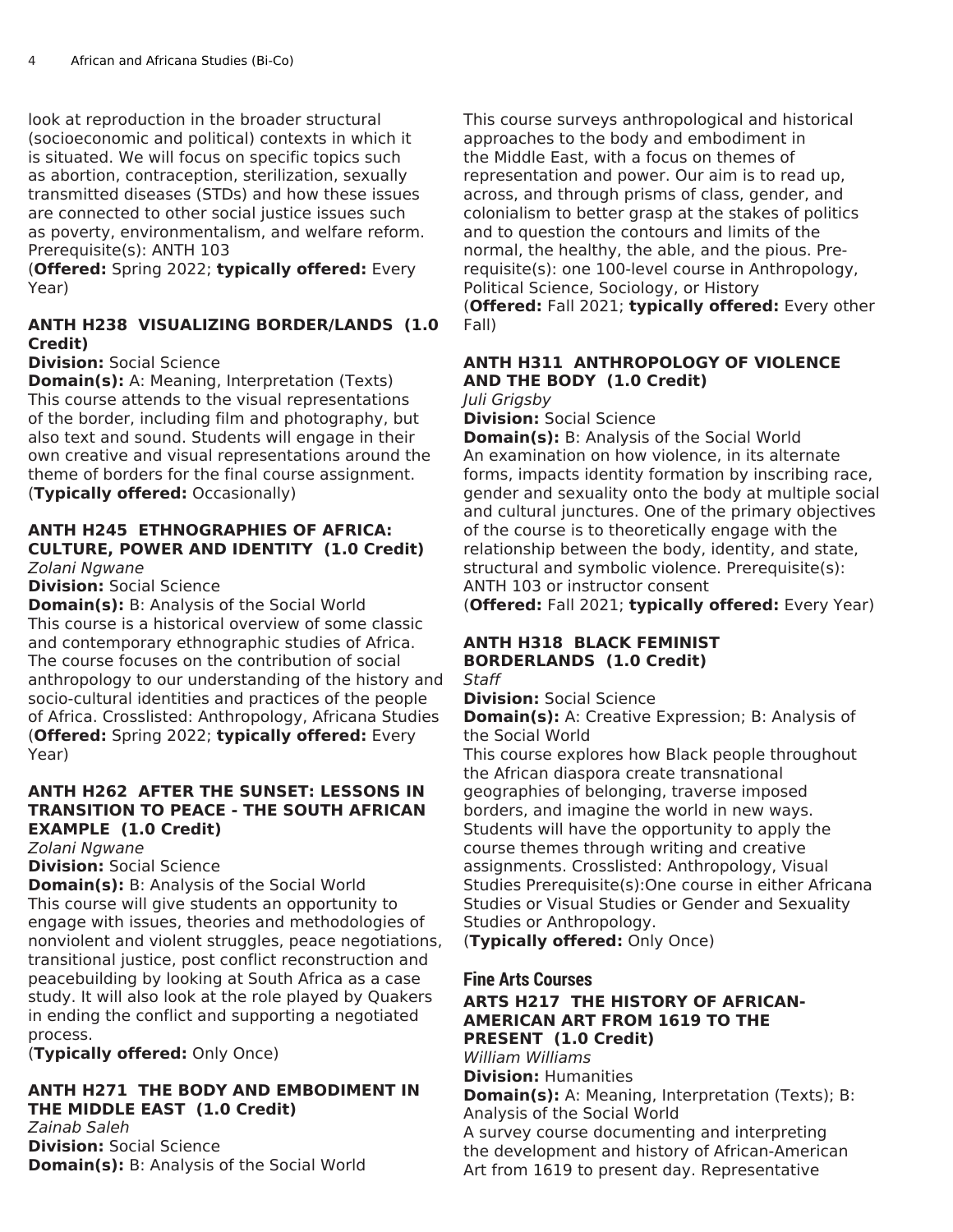works from the art and rare book collections will supplement course readings.

#### **Comparative Literature Courses COML H233 TOPICS IN CARIBBEAN LITERATURE: A NEW WAVE (1.0 Credit)** *Asali Solomon*

**Division:** Humanities

**Domain(s):** A: Meaning, Interpretation (Texts); B: Analysis of the Social World

This course will focus on authors of the Caribbean and its diaspora, engaging fiction, theory, memoir, poetry and drama from the mid-twentieth century through the present. Core themes will include migration, class, colonialism, racial identity, gender and sexuality. Crosslisted: English, Africana Studies (**Typically offered:** Every other Fall)

# **COML H312A ADV TOPICS FRENCH LITERATURE: LE CINÉMA MILITANT DE RAOUL PECK (1.0 Credit)**

*Koffi Anyinefa*

**Division:** Humanities

**Domain(s):** A: Meaning, Interpretation (Texts) In the aftermath of the George Floyd killing, Raoul Peck's I am not Your Negro was widely watched on campuses across the country. This biopic of James Baldwin and reflection on anti-Black racism in the US is only one of many films the Haitianborn filmmaker has released in the past twenty years taking on both historical and contemporary societal issues, from neo-colonialism (Lumumba) and genocide (Sometimes in April) in Africa, to the failure of international aid to developing countries (Fatal Assistance), capitalism (Profit and Nothing But!) and, most recently, historical racism and colonialism (Exterminate all the Brutes ). In this seminar we will discuss the wide-ranging questions that Peck addresses in his oeuvre, paying special attention to his radical aesthetics. Crosslisted: FREN and COML (**Offered:** Fall 2021)

### **Classical Studies Courses CSTS H222 CREATING CLASSICS: A VISUAL WORKSHOP ON PASOLINI & GREEK DRAMA (1.0 Credit)**

*Alessandro Giammei, Ava Shirazi* **Division:** Humanities

**Domain(s):** A: Meaning, Interpretation (Texts) Can our engagement with the past be a creative action? A reclaiming and subversion of inherently exclusionary ideas and media? This seminar and creative workshop answers such questions through an analysis and recreation of ancient sources and their afterlives in the modern media.

(**Typically offered:** Every other Year)

## **CSTS H223 MARGINALIZED IDENTITIES IN ANTIQUITY (1.0 Credit)**

*Matthew Farmer*

**Division:** Humanities

**Domain(s):** A: Meaning, Interpretation (Texts) Exploration of the processes of identity formation, normativity, and exclusion in ancient Greece, with a focus on race, gender, and sexuality. We'll recover the lives of marginalized people in the ancient world, extending our own histories into the ancient past. (**Typically offered:** Occasionally)

## **English Courses**

#### **ENGL H233 TOPICS IN CARIBBEAN LITERATURE: A NEW WAVE (1.0 Credit)** *Asali Solomon*

**Division:** Humanities

**Domain(s):** A: Meaning, Interpretation (Texts); B: Analysis of the Social World

This course will focus on authors of the Caribbean and its diaspora, engaging fiction, theory, memoir, poetry and drama from the mid-twentieth century through the present. Core themes will include migration, class, colonialism, racial identity, gender and sexuality. Crosslisted: English, Africana Studies (**Typically offered:** Every other Fall)

# **ENGL H265 AFRICAN AMERICAN LITERATURE: BLACK HORROR (1.0 Credit)**

*Asali Solomon*

**Division:** Humanities

**Domain(s):** A: Meaning, Interpretation (Texts); B: Analysis of the Social World

This course is an examination of literary and artistic horror by black artists. We will articulate the artistic genre of horror and its tendencies, with a particular focus on representations of racial Otherness and racism. We will also consider particular affinities between horror and modes such as black literary realism and naturalism, attentive to moments which collapse a fear of blackness and the terror associated with being black in America. We will study the work of authors and other artists, including Charles Chestnutt, Gwendolyn Brooks, Chester Himes, Edward P. Jones, Chesya Burke, Nalo Hopkinson, Tanananrive Due, The Geto Boys, Snoop Dogg, Childish Gambino and Jordan Peele. We will also consider white American literary representations of racial otherness and horror in the works of authors such as Edgar Allan Poe and Flannery O'Connor, as well as the 1968 George Romero film "Night of the Living Dead."

#### **ENGL H270 PORTRAITS IN BLACK: THE INFLUENCE AND CRUCIBLE OF AFRICAN-AMERICAN CULTURE (1.0 Credit)** *Christina Zwarg*

**Division:** Humanities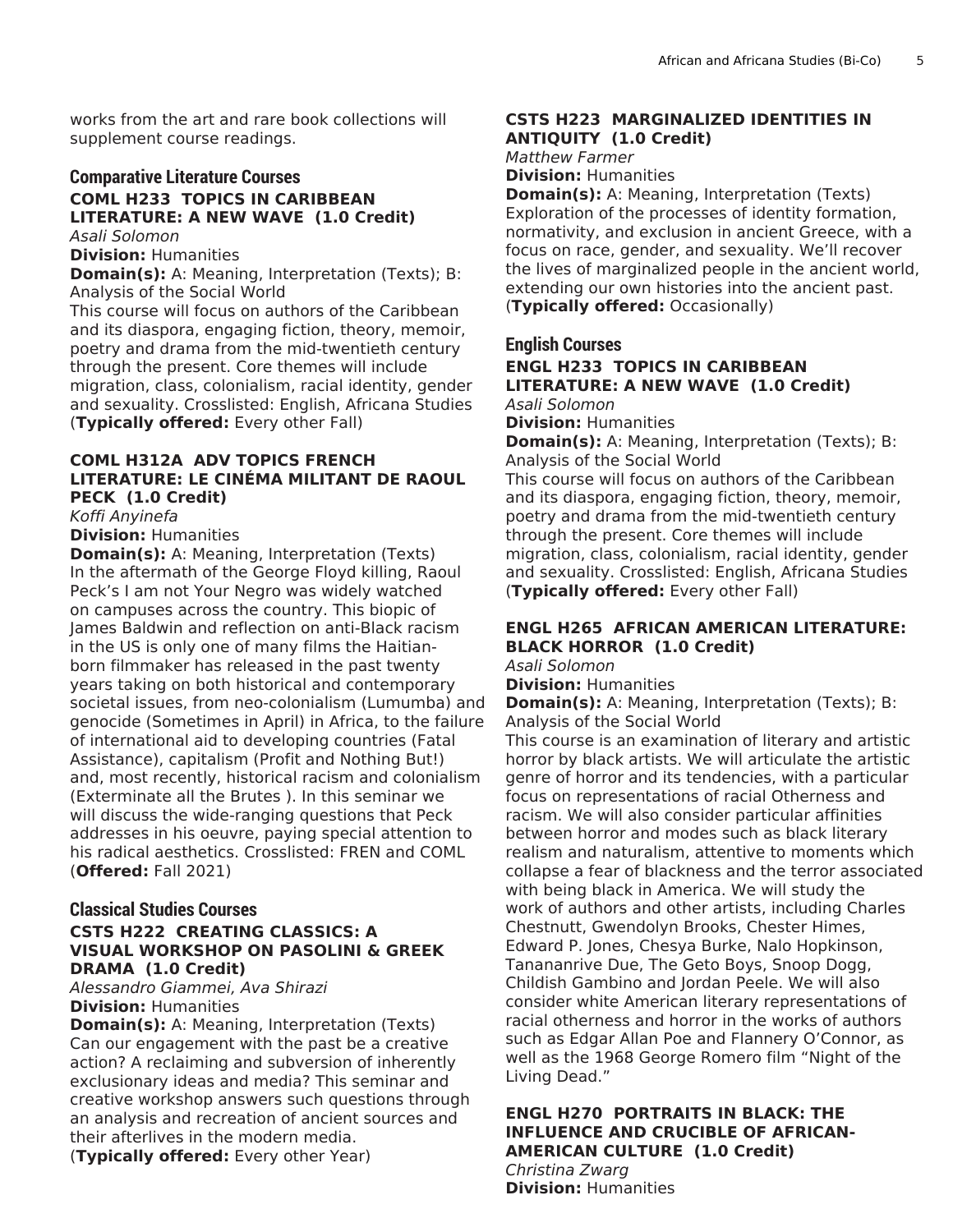**Domain(s):** A: Meaning, Interpretation (Texts) Tools of literary history used to examine the influence of African-American culture in the United States. Focus on the literary events of the nineteenth and early twentieth century. Emphasis on the authority of African-American culture for U.S. fictions of democracy.

(**Typically offered:** Every other Year)

# **ENGL H278 CONTEMPORARY WOMEN WRITERS (1.0 Credit)**

*Sarah Watson*

**Division:** Humanities

**Domain(s):** A: Meaning, Interpretation (Texts) Readings in novels, short fiction, poetry, and some non-fictional prose by contemporary women writers. A study of the interrelations between literature written by female authors and the questions, concerns, and debates that characterize contemporary feminsit theory. Readings in Moore, Jordan, Gaitskill, Barry, Rankine, Parks, Ng, Morrison, etc.

(**Offered:** Fall 2021)

### **ENGL H361 TOPICS AFRICAN-AMERICAN LIT: REPRESENTATIONS OF AMERICAN SLAVERY (1.0 Credit)**

*Asali Solomon*

### **Division:** Humanities

**Domain(s):** A: Meaning, Interpretation (Texts) For the past three centuries African American writers have mined the experience of chattel slavery in the cause of literal and artistic emancipation. Slave narratives, as well as poetry, essays and novels depicting slavery, constitute a literary universe so robust that the term subgenre does it injustice. In this work spanning the 18th-21st centuries, the reader will find pulse-quickening plots, gruesome horror, tender sentiment, heroism, degradation, sexual violation and redemption, as well as resonant meditations on language and literacy, racial identity, power, psychology, democracy, freedom and the human character. This course is focused primarily on prose representations of slavery in the Americas. Our discussions will incorporate history, but will foreground literary and cultural analysis. (**Offered:** Spring 2022; **typically offered:** Every other Year)

# **ENGL H363 TOPICS IN AMERICAN LITERATURE: TRAUMA AND ITS OTHERS (1.0 Credit)**

*Christina Zwarg*

**Division:** Humanities

**Domain(s):** A: Meaning, Interpretation (Texts); B: Analysis of the Social World

This course will expose students to recent trauma theory and the segregated traditions of literary history. Thinking about trauma theory before and

after Freud, we will look again at authors attempting to bring together (and sometimes keep apart) cultural traditions irrupting into literary form from the late 18th to the early 20th century. We will also explore how forms of satire, comedy, and humor cross wires with traumatic experience. The role of heightened emotional states, including fugue or hypnotic experiences, and the shifting currency of the words "terror," "freedom," and "shock" will be part of our focus. Prerequisite(s): two 200-level English courses or instructor consent

(**Offered:** Fall 2021; **typically offered:** Every Three Years)

# **ENGL H364 JOHN BROWN'S BODY: VIOLENCE, NATURAL FANTASY, AND BODIES THAT MATTER (1.0 Credit)**

*Christina Zwarg* **Division:** Humanities

**Domain(s):** A: Meaning, Interpretation (Texts); B: Analysis of the Social World

This course will use the spectacular life and death of John Brown to examine a common set of interests in a diverse set of texts produced across two centuries. These interests include terrorism and the place of violence in the cause of liberty, the relationship of aesthetic value to changing social and political claims, the role of race and gender in the construction of emancipatory rhetoric, and the role of that same rhetoric in the creation (or conservation) of a cultural and national sense of history. Prerequisite(s): Two 200-level English courses or instructor consent.

(**Typically offered:** Every other Year)

### **Environmental Studies Courses**

### **ENVS H136 BLACK ECOLOGIES (1.0 Credit)** *Tajah Ebram*

This course engages writings and cultural works about Black eco-literary and ecological traditions. Black Ecologies focuses on the multiple ecological and spatial conditions that have over-determined Black life and relationships to nature including the middle passage, slavery, racial segregation, food apartheid, gentrification and even incarceration. All these phenomena have produced unequal access to natural resources, space, food and land through systems that racialize, gender and commodify space. By exploring Black cultural and land based worker's literary, cultural, and community responses to anti-Black environmental conditions, we will consider how Black communities reclaim spatial autonomy through creative modes of collective liberation. Student's critical and creative writing will be based on course texts and outdoor experiences of observation and laboring collectively at Haverfarm. Open only to firstyear students as assigned by the Director of College Writing. Crosslisted: AFST,ENVS.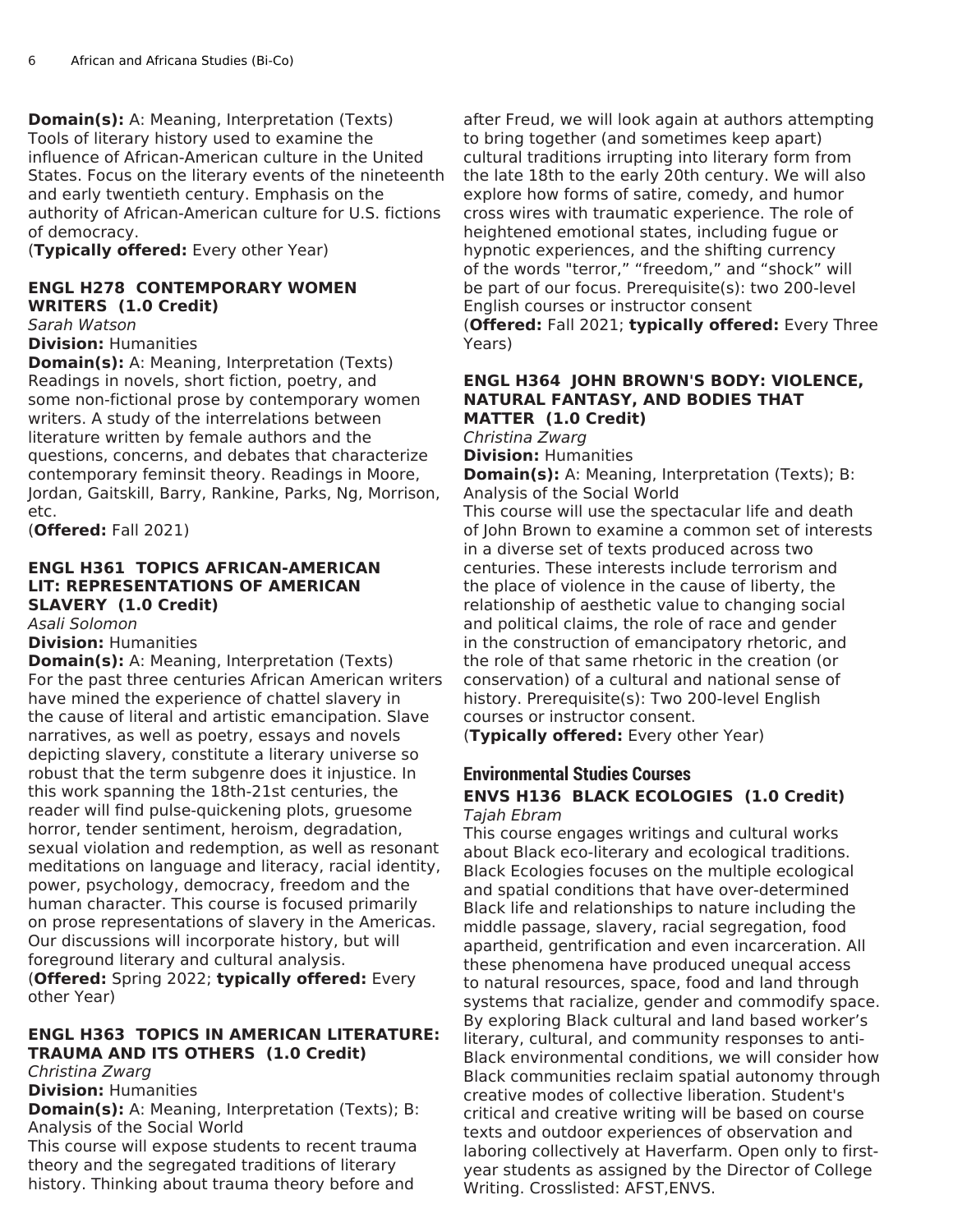(**Offered:** Fall 2021; **typically offered:** Occasionally)

## **ENVS H312 BLACK & ASIAN FOODWAYS: AN EXPLORATION (1.0 Credit)**

*Talia Young*

**Division:** Social Science **Domain(s):** B: Analysis of the Social World; C: Physical and Natural Processes This course will examine environmental and social histories of Black and Asian foods and cuisines in the US, including an introduction to environmental food studies, US Black and Asian migration histories, conflict, and solidarity, and case studies of specific foods. Prerequisite(s): ENVS 101 and at least one of ENVS 201–204; or permission of instructor (**Offered:** Fall 2021, Spring 2022; **typically offered:** Only Once)

# **French and French Studies Courses FREN H312A ADV TOPICS FRENCH LITERATURE: LE CINÉMA MILITANT DE RAOUL PECK (1.0 Credit)**

*Koffi Anyinefa*

**Division:** Humanities

**Domain(s):** A: Meaning, Interpretation (Texts) In the aftermath of the George Floyd killing, Raoul Peck's I am not Your Negro was widely watched on campuses across the country. This biopic of James Baldwin and reflection on anti-Black racism in the US is only one of many films the Haitianborn filmmaker has released in the past twenty years taking on both historical and contemporary societal issues, from neo-colonialism (Lumumba) and genocide (Sometimes in April) in Africa, to the failure of international aid to developing countries (Fatal Assistance), capitalism (Profit and Nothing But!) and, most recently, historical racism and colonialism (Exterminate all the Brutes ). In this seminar we will discuss the wide-ranging questions that Peck addresses in his oeuvre, paying special attention to his radical aesthetics. Crosslisted: FREN and COML (**Offered:** Fall 2021)

### **German Courses**

# **GERM H220 GERMAN COLONIAL HISTORY IN AFRICA & AFRO-GERMANS/EUROPEANS (1.0 Credit)**

#### *Imke Brust*

**Domain(s):** A: Meaning, Interpretation (Texts); B: Analysis of the Social World

This course will provide a historical overview of German colonial history in Africa, and critically engage with its origins, processes, and outcomes. We will first scrutinize colonial efforts by individual German states before the first unification of Germany in 1871, and then investigate the colonialism of Imperial Germany. In particular,

we will focus on the time after the 1884/1885 Berlin Conference that sought to regulate the socalled "Scramble for Africa". In addition, we will also familiarize ourselves with the presence of Afro-Germans and Afro-Europeans, and how their perception, reception, and representation changed over time. Furthermore, we will briefly touch on contemporary relations between Germany / Europe and Africa. Our discussions will explore issues of race and gender and draw on a variety of different materials such as historical, political, economic, medical, sociological, and literary texts and visual media.

(**Typically offered:** Occasionally)

#### **History Courses HIST H114 ORIGINS OF THE GLOBAL SOUTH (1.0 Credit)** *James Krippner*

**Division:** Social Science **Domain(s):** A: Meaning, Interpretation (Texts); B:

Analysis of the Social World

This course provides a boldly revisionist perspective on the emergence of our contemporary world. Though rooted in the social and cultural transformations of the late medieval and early modern eras, course materials and class discussions will range from the ancient past into our twenty first century present. As we pursue a common human history, we shall consider diverse local trajectories as well as shared trans-regional experiences, and examine them in a manner suggestive of possible futures. During the first half of the semester, we will analyze Asia, Africa and the Americas prior to the emergence of Iberian (Portuguese and Spanish) colonialism. In the second half of the semester we will assess the increasingly interconnected world negotiated in the centuries after 1492, a useful though controversial date signifying the beginnings of a truly global history.

(**Typically offered:** Every Fall)

# **HIST H310 POLITICAL TECHNOLOGIES OF RACE AND THE BODY (1.0 Credit)**

*Andrew Friedman*

**Division:** Social Science

**Domain(s):** A: Meaning, Interpretation (Texts); B: Analysis of the Social World

This course examines the technologies, ideologies, and material strategies that have created and specified human beings as racialized and gendered subjects in the U.S. Readings cover biopolitics, disability studies, material culture, histories of disease, medicine, violence and industrialization. In our discussions and research, we will aim to decode the production of "reality" at its most basic and molecular level. Crosslisted: History, Health Studies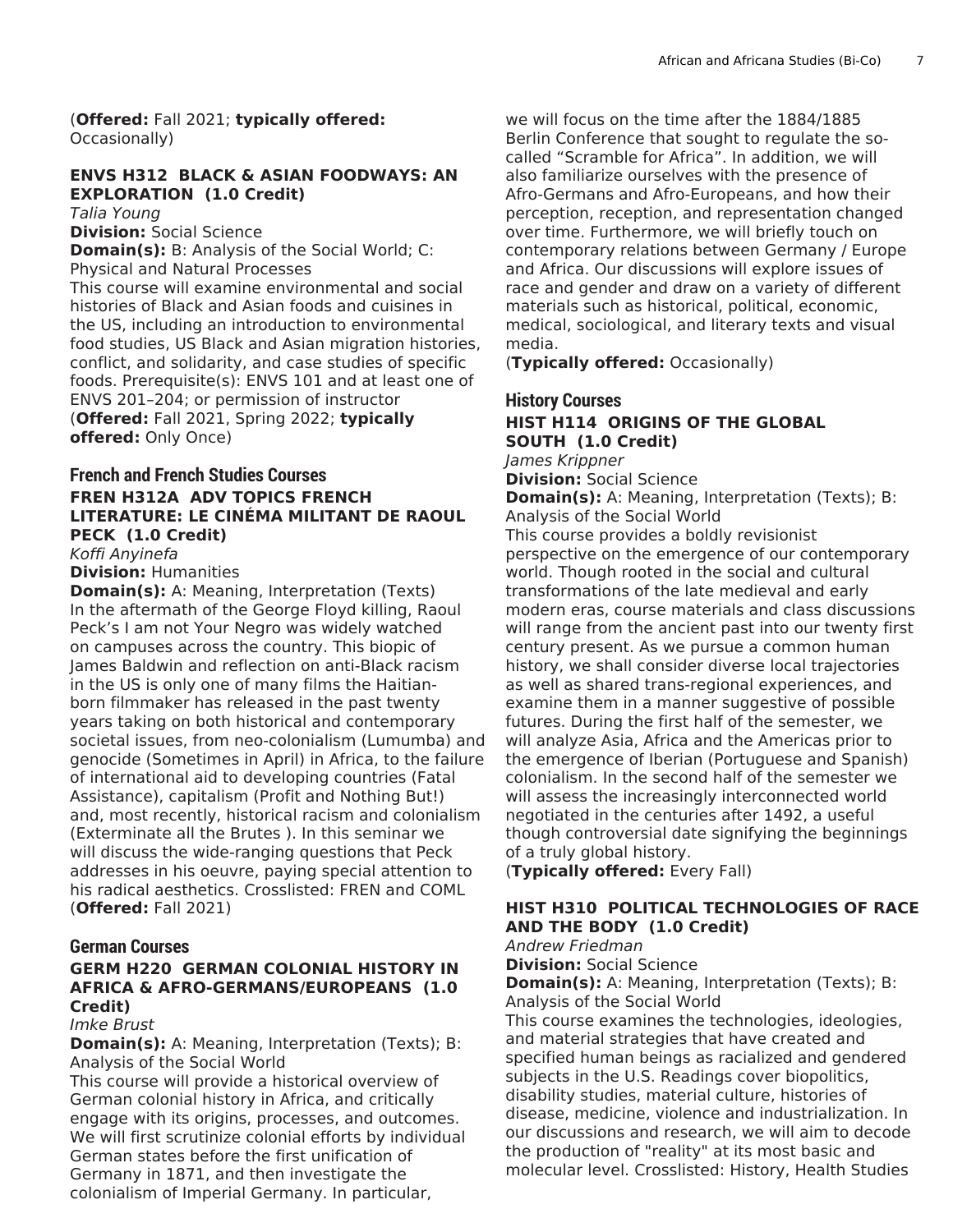#### **HIST H399 TOPICS IN ACTIVE HISTORY: HISTORY OF BLACK LIVES MATTER (1.0 Credit)** *Andrew Friedman*

**Division:** Social Science

**Domain(s):** A: Meaning, Interpretation (Texts); B: Analysis of the Social World

This course teaches students, in a collaborative setting, the practice of "active history." This is the dynamic praxis of deep history and nimble historical work as a mode of explaining, explicating and intervening in an urgent and shifting present. Topics will change in response to issues of contemporary import. Students will play a role in collaborative syllabus and curricular design. Crosslisted: AFST. Pre-requisite(s): Change depending on topic. For this iteration, at least one course in Africana Studies, Black Studies or equivalent experience.

(**Offered:** Fall 2021; **typically offered:** Every Year)

#### **Health Studies Courses HLTH H305 THE LOGIC AND POLITICS OF GLOBAL HEALTH (1.0 Credit)** *Anna West*

**Division:** Social Science

**Domain(s):** B: Analysis of the Social World This course engages critically with changing intervention paradigms in global health from the late colonial period to the present. Topics include colonial and missionary medicine; sanitation and segregation; medicalization of reproduction; eradication campaigns; family planning; labor hierarchies; postcolonial technoscience; medical research. Prerequisite(s): HLTH 115 OR at least one course in anthropology or history OR permission of the instructor

(**Offered:** Fall 2021; **typically offered:** Every other Year)

# **HLTH H310 POLITICAL TECHNOLOGIES OF RACE AND THE BODY (1.0 Credit)**

*Andrew Friedman*

**Division:** Social Science

**Domain(s):** A: Meaning, Interpretation (Texts); B: Analysis of the Social World

This course examines the technologies, ideologies, and material strategies that have created and specified human beings as racialized and gendered subjects in the U.S. Readings cover biopolitics, disability studies, material culture, histories of disease, medicine, violence and industrialization. In our discussions and research, we will aim to decode the production of "reality" at its most basic and molecular level. Crosslisted: History, Health Studies

# **Music Courses**

**MUSC H127 READING JAZZ (1.0 Credit)** *Richard Freedman* **Division:** Humanities

**Domain(s):** A: Meaning, Interpretation (Texts) A study of jazz and its many meanings, from Louis Armstrong to John Coltrane, and from Charles Mingus to Sun Ra. We'll explore the music itself, of course. But our main focus will be on the stories that its creators tell about themselves, and the stories that various eye (and ear) witnesses and critics tell about why jazz matters. Together, we will discuss, question, and write about topics such as art and entertainment, difference and race, ownership and authenticity, discrimination and community. (**Offered:** Spring 2022; **typically offered:** Every other Year)

#### **Political Science Courses POLS H235 AFRICAN POLITICS (1.0 Credit)** *Susanna Wing*

**Division:** Social Science

**Domain(s):** B: Analysis of the Social World Analysis of political change in Africa from the colonial period to contemporary politics. Selected case studies will be used to address central themes including democracy, human rights, gender, interstate relations, economic development, and globalization. Prerequisite(s): one course in political science or consent of the instructor. (**Typically offered:** Every other Year)

# **POLS H283 AFRICAN POLITICS, AFRICAN NOVELS AND FILM (1.0 Credit)**

*Susanna Wing*

**Division:** Social Science The study of politics in Africa through African literature. We explore themes including colonial legacies, gender, race and ethnicity, religion and political transition as they are discussed in African literature. Crosslisted: Political Science, Africana Studies Prerequisite(s): One previous course in political science or instructor consent (**Offered:** Fall 2021; **typically offered:** Every other Year)

# **POLS H289 IMMIGRATION POLITICS AND POLICY (1.0 Credit)**

*Anita Isaacs*

**Division:** Social Science

**Domain(s):** B: Analysis of the Social World Examines the causes and rights of forced migrants and refugees along with the responses and responsibilities of the international community. Focus on Mexico and Central America. Prerequisite(s): One political science course or instructor consent (**Offered:** Spring 2022; **typically offered:** Every other Year)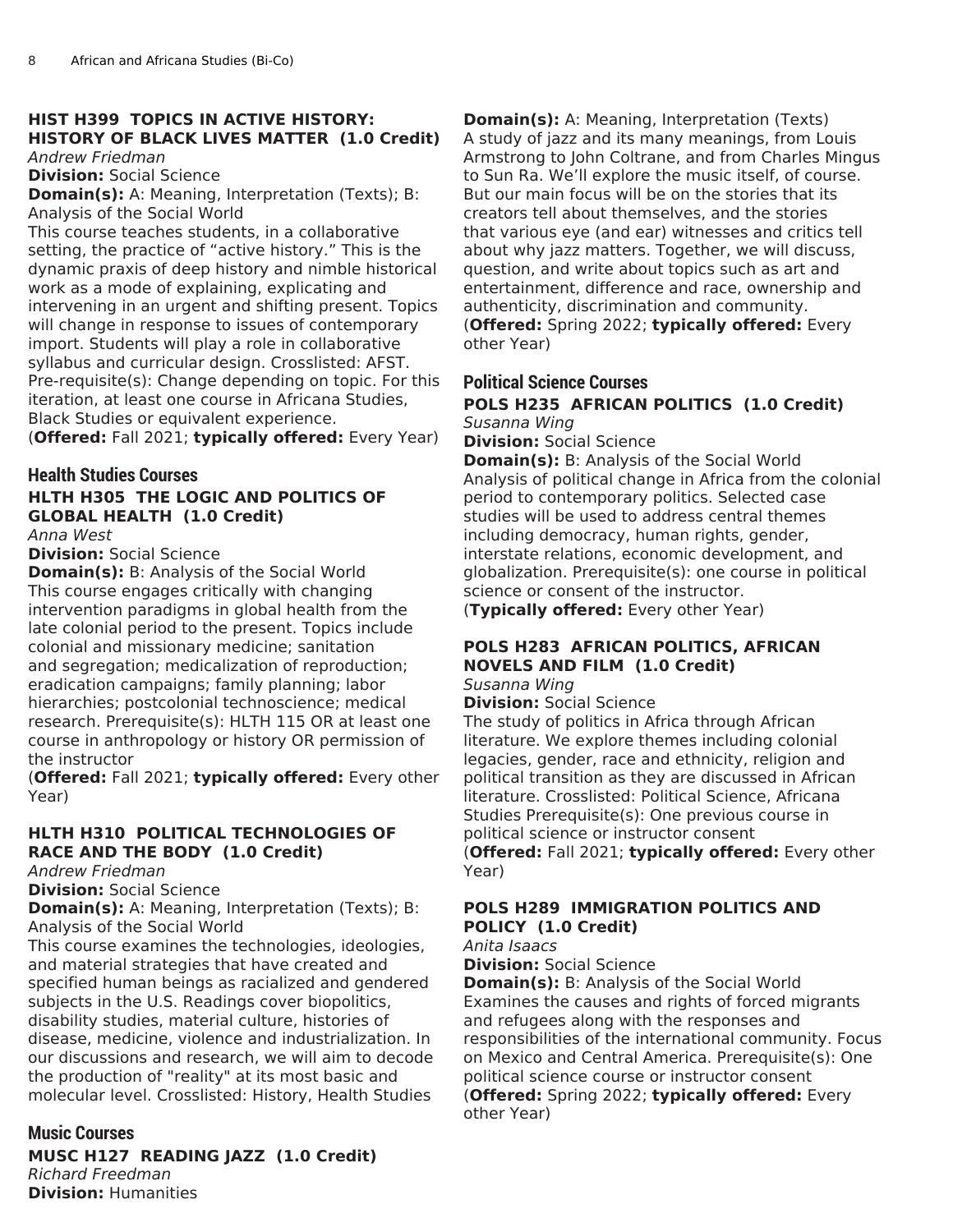#### **Religion Courses**

# **RELG H155 THEMES IN THE ANTHROPOLOGY OF RELIGION: RITUAL (1.0 Credit)**

*Zolani Ngwane*

#### **Division:** Social Science

**Domain(s):** B: Analysis of the Social World What is it that rituals actually do? Are they enactments (affirmations) of collective ideals or are they arguments about these? Are they media for political action or are they expressions of teleological phenomena? The course is a comparative study of ritual and its place in religious practice and political argumentation. Concrete case studies will include an initiation ritual in South Africa, the Communion Sacrament in Christianity, a Holocaust commemorative site in Auschwitz, and the cult of spirit-possession in Niger. Cross-listed: Anthropology, Religion

(**Offered:** Spring 2022; **typically offered:** Occasionally)

### **RELG H230 RELIGION AND BLACK FREEDOM STRUGGLE (1.0 Credit)**

*Terrance Wiley*

#### **Division:** Humanities

This course will examine the background for and the key events, figures, philosophies, tactics, and consequences of the modern black freedom struggle in United States. The period from 1955-1965 will receive special attention, but the roots of the freedom struggle and the effect on recent American political, social, and cultural history will also be considered.

(**Offered:** Spring 2022; **typically offered:** Every other Year)

# **RELG H242 TOPICS IN RELIGION AND INTELLECTUAL HISTORY: THE RELIGIOUS WRITINGS OF JAMES BALDWIN (1.0 Credit)**

*Terrance Wiley*

**Division:** Humanities

**Domain(s):** A: Meaning, Interpretation (Texts); B: Analysis of the Social World

An investigation of various traditions of the black religious experience from slavery to the present. Religious traditions examined within the course may include slave religion, black Christianity, Gullah religion, Santeria and Islam. The relationship of these religious traditions to American social history as well as how they adapted over space and time will also be explored.

(**Typically offered:** Occasionally)

**RELG H254 RAP AND RELIGION: RHYMES ABOUT GOD AND THE GOOD (1.0 Credit)** *Terrance Wiley* **Division:** Humanities

We will explore the origins, existential, and ethical dimensions of Rhythm and Poetry (RAP) music. Giving attention to RAP songs written and produced by African American artists, including Tupac, Nas, Jay-Z, The Roots, Lauryn Hill, and Kanye West, we will analyze their work with an interest in understanding a) the conceptions of God and the good reflected in them, b) how these conceptions connect to and reflect African American social and cultural practices, and c) how the conceptions under consideration change over time.

(**Typically offered:** Every other Year)

# **RELG H319 BLACK QUEER SAINTS: SEX, GENDER, RACE, CLASS AND THE QUEST FOR LIBERATION (1.0 Credit)**

*Terrance Wiley* **Division:** Humanities **Domain(s):** A: Meaning, Interpretation (Texts); B: Analysis of the Social World Drawing on fiction, biography, critical theory, film, essays, and memoirs, participants will explore how certain African American artists, activists, and religionists have resisted, represented, and reinterpreted sex, sexuality, and gender norms in the context of capitalist, white supremacist, male supremacist, and heteronormative cultures. Crosslisted: Africana Studies, Religion Prerequisite(s): 200-level Humanities course, or instructor consent (**Offered:** Fall 2021)

# **Spanish Courses SPAN H340 THE MOOR IN SPANISH LITERATURE / EL MORO EN LA LITERATURA (1.0 Credit)**

#### *Luis Rodriguez-Rincon* **Division:** Humanities

This course examines cultural production in the frontier cultures of medieval Iberia against a background of collaboration and violence among Islamic, Christian, and Jewish communities. Topics include the Christian Reconquista; the construction of Spanishness as race and nation in the context of the first global empire; idealization of Moors in narrative and material culture; Moors and Jews in the discourses of gender and sexuality; internal colonialism and Morisco resistance; perceptions of Spain as exotic or abject other in the Northern European or US imaginary; contemporary African migrations and the "return of the repressed" of imperial Spain. This class is conducted in Spanish. (**Offered:** Spring 2022; **typically offered:** Every other Year)

**Visual Studies Courses VIST H214 MODERN ART - AFRICA AND EUROPE (1.0 Credit) Division:** Humanities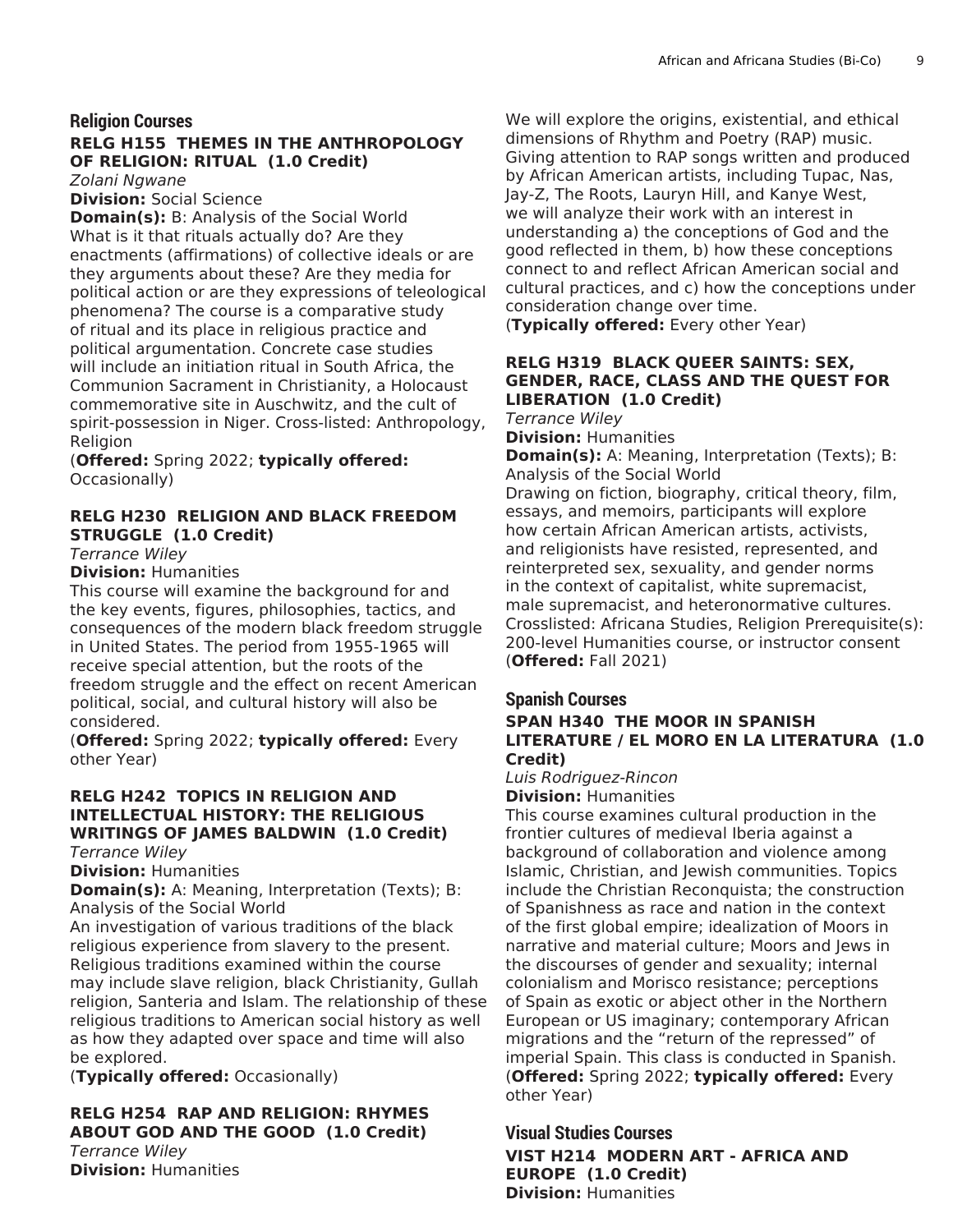**Domain(s):** A: Meaning, Interpretation (Texts) This course focuses on encounters between the cultures of Africa and Europe, from the 17th through the mid-20th centuries, and on the resulting visual practices that emerged on both continents. Prerequisite(s): sat least one Visual Studies course at the 100 or 200 level or permission from instructor (**Typically offered:** Occasionally)

# **VIST H216 BLACK SPECULATIVE FUTURES (1.0 Credit)**

# *Christina Knight*

**Division:** Humanities

**Domain(s):** A: Meaning, Interpretation (Texts) The course will explore how black artists, theorists, and activists imagine different futures to critique power asymmetries and create radical transformation. We will investigate how the speculative works differently across genres and we will craft our own embodied speculative art. (**Offered:** Spring 2022; **typically offered:** Every other Spring)

### **VIST H306 HARLEM WORLD: GLOBAL BLACKNESS IN THE 20TH CENTURY (1.0 Credit)** *Staff*

**Division:** Humanities

**Domain(s):** A: Meaning, Interpretation (Texts) This course traces the lasting global impact of the Harlem Renaissance. Drawing upon poetry, music, visual art, and political philosophy, we will examine the movement's complex treatment of Africa and consider the precedent it set in imagining black identity throughout the diaspora. (**Typically offered:** Occasionally)

## **VIST H315 BLACK PERFORMANCE THEORY (1.0 Credit)**

*Christina Knight*

**Division:** Humanities

**Domain(s):** A: Meaning, Interpretation (Texts) An interdisciplinary visual studies examination of how black performance reflects and shapes subject formation in America as well as the diaspora. Readings include live and recorded performances as well as historical and theoretical secondary sources. Prerequisite(s): 100 or 200-level course in either Africana Studies or Gender and Sexuality Studies or permission from the instructor.

(**Typically offered:** Every other Year)

#### **VIST H318 BLACK FEMINIST BORDERLANDS (1.0 Credit)** *Staff*

**Division:** Social Science **Domain(s):** A: Creative Expression; B: Analysis of the Social World

This course explores how Black people throughout the African diaspora create transnational geographies of belonging, traverse imposed borders, and imagine the world in new ways. Students will have the opportunity to apply the course themes through writing and creative assignments. Crosslisted: Anthropology, Visual Studies Prerequisite(s):One course in either Africana Studies or Visual Studies or Gender and Sexuality Studies or Anthropology.

(**Typically offered:** Only Once)

#### **Writing Program Courses WRPR H116 BLACK PHILADELPHIA (1.0 Credit)** *Tajah Ebram*

**Division:** First Year Writing

This course will engage cultural products by Black writers, artists and activists who explore the racial and spatial politics of Black life in Philadelphia since the dawn of the 20th century. Open only to firstyear students as assigned by the Director of College Writing.

(**Offered:** Spring 2022; **typically offered:** Every Year)

# **WRPR H126 RADICAL BLACK FEMINISMS AND THE CARCERAL STATE (1.0 Credit)**

*Tajah Ebram*

**Division:** First Year Writing

With growing calls for the abolition of prisons and all systems of racial-sexual domination, this course will examine a long history of works by and about Black women political prisoners since the Black Power Era. Open only to first-year students as assigned by the Director of College Writing.

(**Typically offered:** Every Year)

# **WRPR H127 READING JAZZ (1.0 Credit)**

*Richard Freedman*

**Division:** Humanities

**Domain(s):** A: Meaning, Interpretation (Texts) A study of jazz and its many meanings, from Louis Armstrong to John Coltrane, and from Charles Mingus to Sun Ra. We'll explore the music itself, of course. But our main focus will be on the stories that its creators tell about themselves, and the stories that various eye (and ear) witnesses and critics tell about why jazz matters. Together, we will discuss, question, and write about topics such as art and entertainment, difference and race, ownership and authenticity, discrimination and community. (**Offered:** Spring 2022; **typically offered:** Every other Year)

#### **WRPR H136 BLACK ECOLOGIES (1.0 Credit)** *Tajah Ebram*

This course engages writings and cultural works about Black eco-literary and ecological traditions.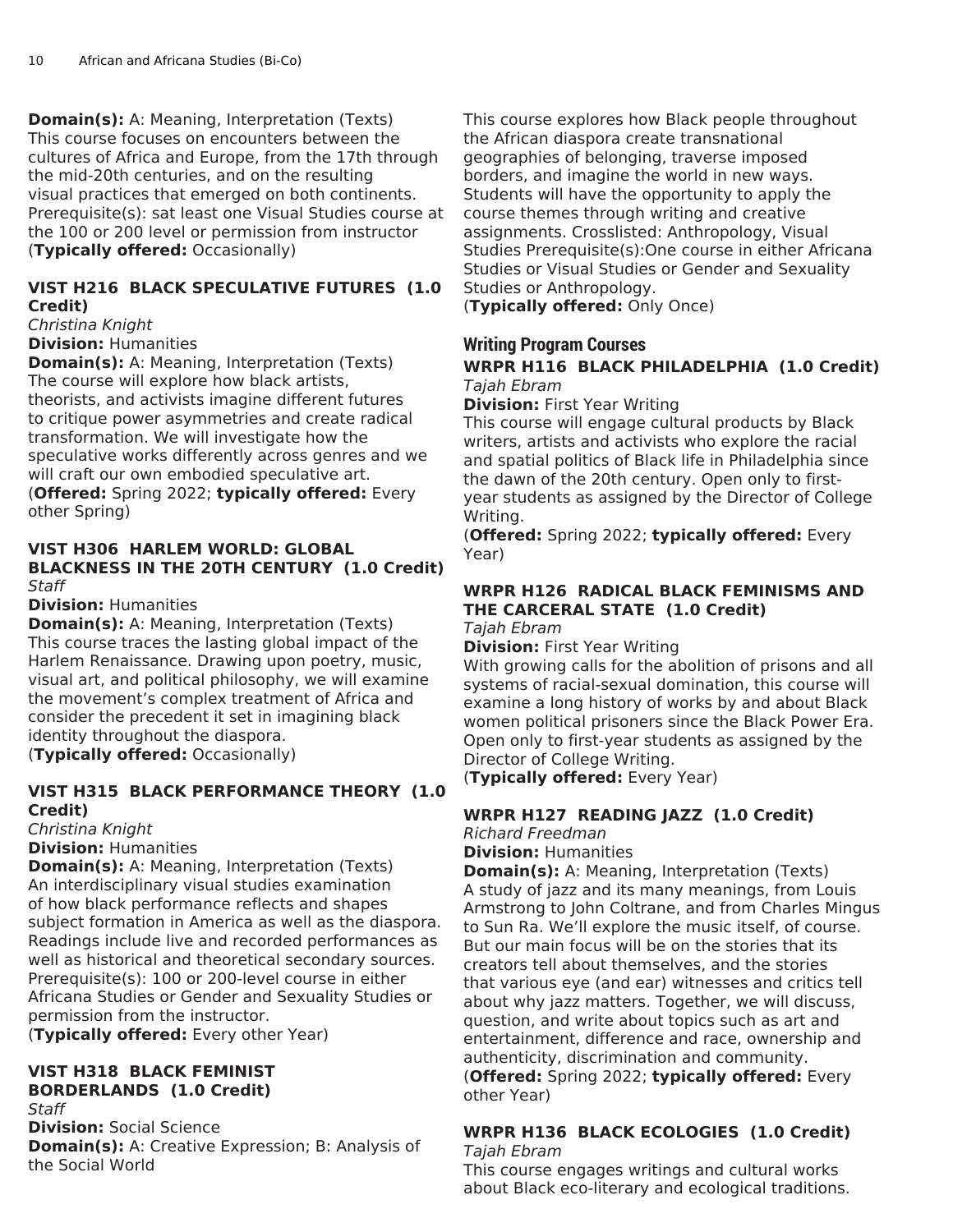Black Ecologies focuses on the multiple ecological and spatial conditions that have over-determined Black life and relationships to nature including the middle passage, slavery, racial segregation, food apartheid, gentrification and even incarceration. All these phenomena have produced unequal access to natural resources, space, food and land through systems that racialize, gender and commodify space. By exploring Black cultural and land based worker's literary, cultural, and community responses to anti-Black environmental conditions, we will consider how Black communities reclaim spatial autonomy through creative modes of collective liberation. Student's critical and creative writing will be based on course texts and outdoor experiences of observation and laboring collectively at Haverfarm. Open only to firstyear students as assigned by the Director of College Writing. Crosslisted: AFST,ENVS.

(**Offered:** Fall 2021; **typically offered:** Occasionally)

# **Courses at Bryn Mawr**

#### **Classical and Near Eastern Archaeology Courses ARCH B101 INTRODUCTION TO EGYPTIAN AND NEAR EASTERN ARCHAEOLOGY (1.0 Credit) Division:** Humanities

**Domain(s):** A: Meaning, Interpretation (Texts) A historical survey of the archaeology and art of the ancient Near East and Egypt.

(**Offered:** Spring 2022; **typically offered:** Every other Fall)

#### **Dance - Arts Program Courses ARTD B138 HIP HOP LINEAGES (0.5 Credit)** *Lela Aisha Jones, Staff*

**Division:** Humanities

**Domain(s):** A: Creative Expression

Hip Hop Lineages is a team-taught practice-based course, exploring the embodied foundations of Hip Hop and its expression as a global phenomenon. Offered on a pass/fail basis only.

(**Offered:** Fall 2021; **typically offered:** Every Semester)

# **ARTD B141 AFRICAN DIASPORA: BEGINNING TECHNIQUE (0.5 Credit)**

### *Lela Aisha Jones, Staff*

The African Diaspora course cultivates a community that centers global blackness, dance, live music, and movement culture. Embody living traditions from a selection of peoples and countries including Guinea, Ghana, Mali, Brazil, and Cuba. Offered on a pass/fail basis only.

(**Offered:** Fall 2021; **typically offered:** Every other Fall)

#### **ARTD B210 SACRED ACTIVISM: DANCING ALTARS, RADICAL MOVES (1.0 Credit)** *Lela Aisha Jones*

How do practices of embodiment, choreography, artistry, performance, testifying, and witnessing guide us to transformative and liberation action in our lives? This course excavates the adornment of beings/bodies and the making of sacred spaces for embodied performance, introspection, and ceremonial dance. We will take up the notion of the being/body as an altar and the importance of costume and garb in setting the scene for activism, ritual, and staged offerings. The cognitive has gotten us here, what might continuums of believing in the being/body unveil? Expect to dance, move, write, discuss, create projects, and engage in a variety of textual and media resources. We will work individually and collectively for communal learning. The content for this course will be steeped in the lives, cultures, and practices of black and brown folks. This is a writing and dance attentive course. No dance experience necessary, just courage to move. (**Offered:** Fall 2021; **typically offered:** Occasionally)

# **ARTD B267 DIASPORIC BODIES, CONTINUOUS REVIVALS (1.0 Credit)**

*Lela Aisha Jones* **Division:** Humanities

**Domain(s):** A: Creative Expression

This dance theory, writing, and practice course takes marronage—the act of escaping from slavery in the Americas to create autonomous communities —as its model. It views Black and African diasporic movement cultures and artistic practices as forms of contemporary marronage, providing spaces of embodied activism, release, restoration, and revival. Students will engage the body as an individual, intimate maroon site and cultivate the embodied collective spaces that counter oppressive systems. By connecting theory and practice, students will build individual and collective consciousness through the resources of narrative, memoir, and nostalgia intertwined with guided movement sessions. We will also utilize creative writing, film, and visual arts as components that enhance potential for deeper embodied engagement. This course is writing attentive and has required movement assignments/ presentations. A previous dance studies course or a course in a relevant discipline such as anthropology, sociology, or history is strongly recommended but not required. No dance experience is necessary, but a willingness to move is essential. (**Typically offered:** Only Once)

**ARTD B270 DIASPORIC BODIES, CITIZENSHIP, AND DANCE (1.0 Credit)** *Lela Aisha Jones*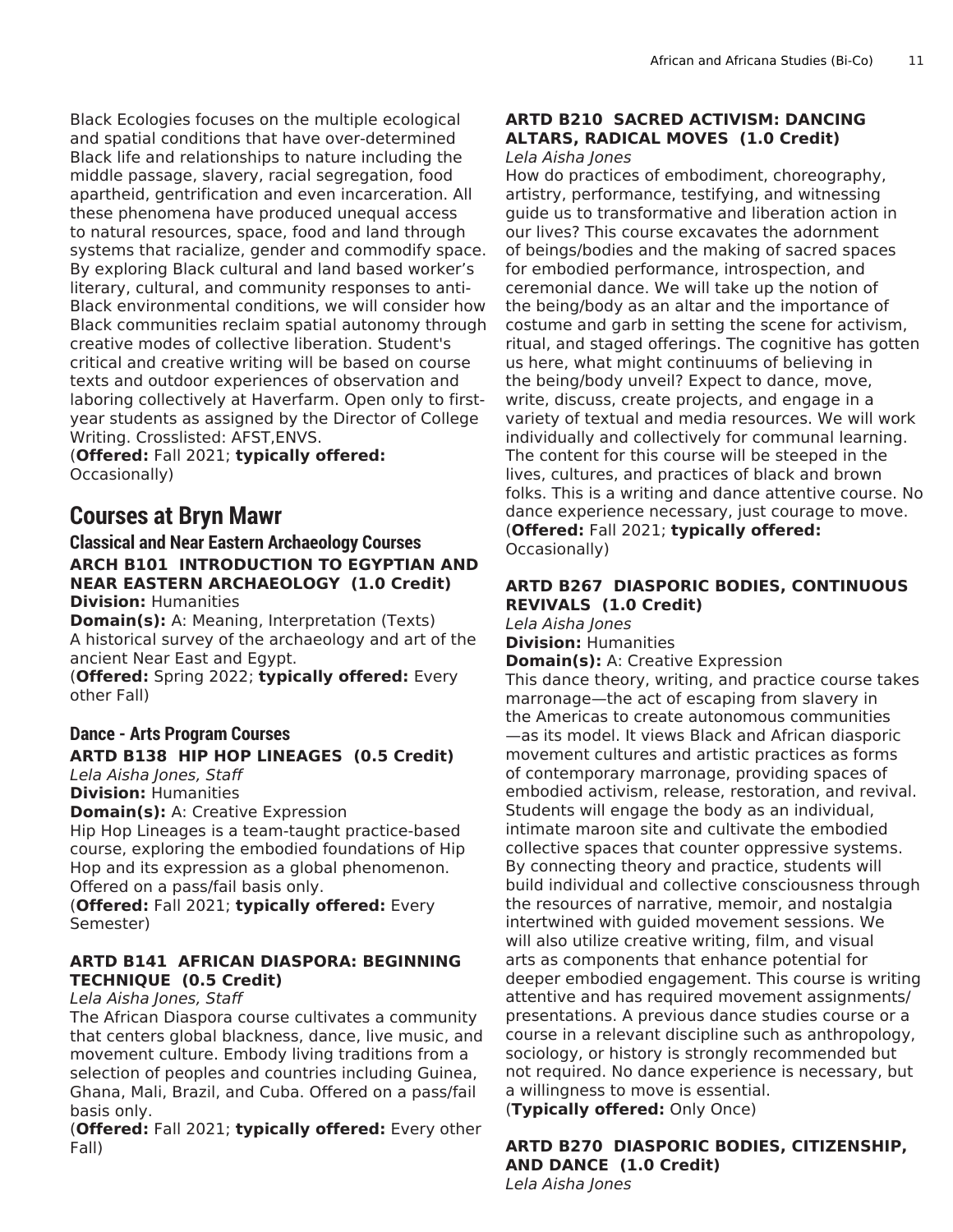Take a journey through citizenship, belonging and revolutions, guided by the lived experiences of prominent teachers, choreographers, and performers of traditional and contemporary dances of Black and African descent. Our theory and practice frameworks are grounded in the works of women and LGBTQ + scholars and dance artists navigating diasporic blackness, citizenship, and nationhood. We will centralize the notion that Black Life is Tied to All Life, investigating the significance of developing philosophies and practices of integrity, as well as boundary-breaking transformations when traversing dance/movement as a nomadic practice in a globalized world. No dance experience is necessary, but a willingness to move is essential. (**Typically offered:** Occasionally)

# **ARTD B348 DANCE ENSEMBLE: AFRICAN DANCE FORMS (0.5 Credit)**

*Staff*

**Division:** Humanities

**Domain(s):** A: Creative Expression

Dance ensembles are designed to offer students significant opportunities to develop dance technique and performance skills. Students audition for entrance into individual ensembles. Original works choreographed by faculty or guest choreographers are rehearsed and performed in concert. Students are evaluated on their participation in rehearsals, demonstration of commitment and openness to the choreographic process, and achievement in performance. Preparation: This course is suitable for intermediate and advanced level dancers. Concurrent attendance in at least one technique class per week is recommended. Students must commit to the full semester and be available for rehearsal week and performances in the Spring Dance Concert.

(**Offered:** Spring 2022; **typically offered:** Every Year)

#### **Classical Studies Courses CSTS B108 ROMAN AFRICA (1.0 Credit) Division:** Humanities

**Domain(s):** A: Meaning, Interpretation (Texts) In 146 BCE, Rome conquered and destroyed the North African city of Carthage, which had been its arch-enemy for generations, and occupied many of the Carthaginian settlements in North Africa. But by the second and third centuries CE, North Africa was one of the most prosperous and cultured areas of the Roman Empire, and Carthage (near modern Tunis) was one of the busiest ports in the Mediterranean. This course will trace the relations between Rome and Carthage, looking at the history of their mutual enmity, the extraordinary rise to prosperity of Roman North Africa, and the continued importance of the

region even after the Vandal invasions of the fifth century. (**Offered:** Spring 2022; **typically offered:** Occasionally)

### **Education Courses EDUC B200 COMMUNITY LEARNING COLLABORATIVE: PRACTICING PARTNERSHIP (1.0 Credit)**

*Alice Lesnick*

**Division:** Social Science

**Domain(s):** B: Analysis of the Social World Designed to be the first course for students interested in pursuing one of the options offered through the Education Program, this course is open to students exploring an interest in educational practice, theory, research, and policy. The course asks how myriad people, groups, and fields have defined the purpose of education, and considers the implications of conflicting definitions for generating new, more just, and more inclusive modes of "doing school". In collaboration with practicing educators, students learn practical and philosophical approaches to experiential, communityengaged learning across individual relationships and organizational contexts. Fieldwork in an area school or organization required

(**Typically offered:** Every Spring)

# **EDUC B260 RECONCEPTUALIZING POWER IN EDUCATION (1.0 Credit)**

### *Chanelle Wilson*

The systematic critical exploration of the influence of power in education requires attention and reconceptualization; this course investigates the following question: how can power be redistributed to ensure equitable educational outcomes? We will examine the production of transformative knowledge, arguing the necessity for including creativity and multi-disciplinary collaboration in contemporary societies. Supporting students' pursuit of a politics of resistance, subversion, and transformation will allow for the rethinking of traditional education. We will also center the intersections between race, class, gender, sexuality, language, religion, citizenship status, and geographic region, assessing their impact on teaching and learning. Weekly fieldwork required. (**Offered:** Fall 2021; **typically offered:**

Occasionally)

# **EDUC B266 CRITICAL ISSUES IN URBAN EDUCATION (1.0 Credit)**

*Kelly Zuckerman* **Division:** Social Science **Domain(s):** B: Analysis of the Social World This course examines issues, challenges, and possibilities of urban education in contemporary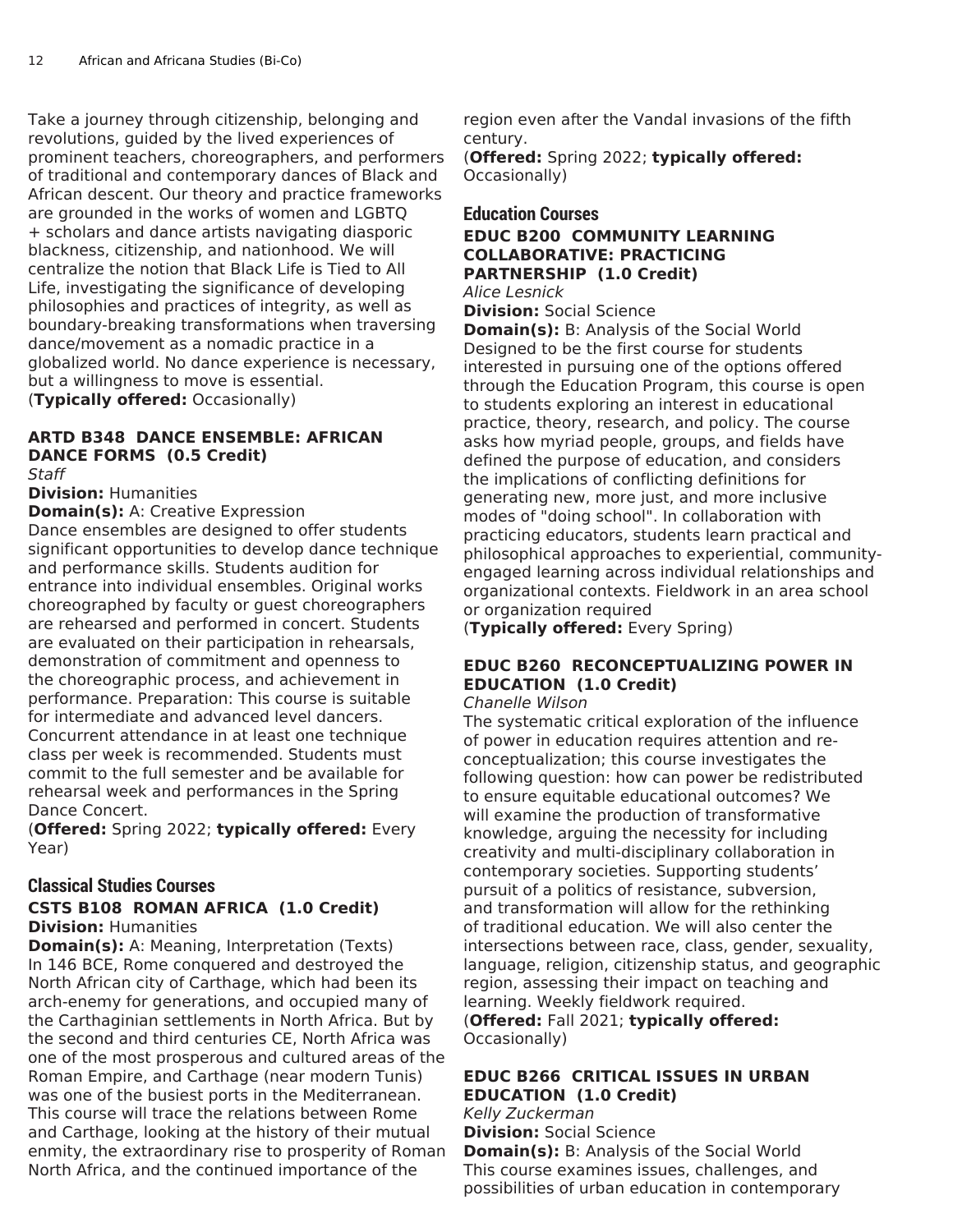America. We use as critical lenses issues of race, class, and culture; urban learners, teachers, and school systems; and restructuring and reform. While we look at urban education nationally over several decades, we use Philadelphia as a focal "case" that students investigate through documents and school placements. Weekly fieldwork in a school required. (**Typically offered:** Every Year)

#### **EDUC B282 ABOLITIONIST TEACHING FOR EDUCATION REVOLUTION (1.0 Credit)** *Chanelle Wilson*

This course will focus on the development of a critical consciousness, utilizing abolitionist teaching pedagogy and culturally responsive pedagogy, as tools for social transformation and resistance. Postcolonial Theory and Critical Race Theory will be utilized as lenses for understanding the impact of white supremacy in deeply rooted institutions. Formal schooling is often perceived as a positive vestige of colonization, yet traditional practices often continue a legacy of oppression, in different forms. Postcolonial Theory provides a variety of methodological tools for the analysis of education and culture that are especially relevant in the age of globalization, necessitating the reconceptualization of citizenship. Critical Race Theory offers a set of tenets that can be used to contextualize subjugation and implement practices that amplify the voices of the marginalized. Afrocentrism and Critical Black Feminism inform a revolutionized education, which can, and should, support students' pursuit of a politics of resistance, subversion, and transformation. Students will engage with novels, documentaries, historical texts, and scholarly documents to explore US education as a case study. Experiential trips to Afrocentric and non-traditional educational spaces add depth to our work. In this course, we will consider the productive tensions between an explicit commitment to ideas of emancipation and progress, and the postcolonial concepts and paradigms which impact what is created in the achievement of education revolution. (**Typically offered:** Occasionally)

## **EDUC B308 INQUIRIES INTO BLACK STUDY, LANGUAGE JUSTICE, AND EDUCATION (1.0 Credit)**

#### *Alice Lesnick*

Growing out of the Lagim Tehi Tuma/"Thinking Together" program (LTT), the course will explore the implications for education in realizing the significance of global Black liberation and Black Study/ies—particularly in relation to questions of the suppression and sustenance of language diversity and with a focus, as well, on Pan-Africanism —by engaging with one particular community as a touchstone for learning from and forwarding

culturally sustaining knowledge. Prerequisites: Two courses, at least one in Education, with the second in Africana Studies, Linguistics, Sociology, or Anthropology; or permission of the instructor. (**Typically offered:** Every Spring)

#### **English Courses ENGL B216 NARRATIVITY AND HIP HOP (1.0 Credit)**

*Mecca Sullivan* **Division:** Humanities

**Domain(s):** A: Meaning, Interpretation (Texts) This course explores narrative and poetic forms and themes in hip-hop culture. Through close, intensive analysis of hip-hop lyrics, as well as audiovisual performance and visual art, we will consider how rappers and hip-hop artists from the late twentieth century onward have used the form to extend, further, and complicate key concerns of literature in general, and African American and African Diaspora literature in particular. We will explore key texts in hip hop from the late 1970s to the current moment. Reading these texts alongside short fiction by writers such as Gayl Jones, Octavia Butler, Ralph Ellison, James Baldwin, Victor LaValle, Kiese Laymon, Ivelisse Rodriguez, Regina Bradley and others, we will consider how themes of socioeconomic mobility, gender and sexuality, queer and feminist critique, and intersectional political engagement animate artists' narrative and poetic strategies across genre and media. Written work will include regular in-class presentations, short creative assignments, three short papers, and a final project. As a part of the Philly program, the course will take place in Center City, Philadelphia. Along with course readings, we will engage directly with writers, artists, and events that help shape Philadelphia's vibrant hip-hop and literature scene. For additional information see the program's website https://www.brynmawr.edu/phillyprogram

(**Offered:** Fall 2021; **typically offered:** Occasionally)

## **ENGL B217 NARRATIVES OF LATINIDAD (1.0 Credit)**

### **Division:** Humanities

**Domain(s):** A: Meaning, Interpretation (Texts) This course explores how Latina/o writers fashion bicultural and transnational identities and narrate the intertwined histories of the U.S. and Latin America. We will focus on topics of shared concern among Latino groups such as struggles for social justice, the damaging effects of machismo and racial hierarchies, the politics of Spanglish, and the affective experience of migration. By analyzing a range of cultural production, including novels, poetry, testimonial narratives, films, activist art, and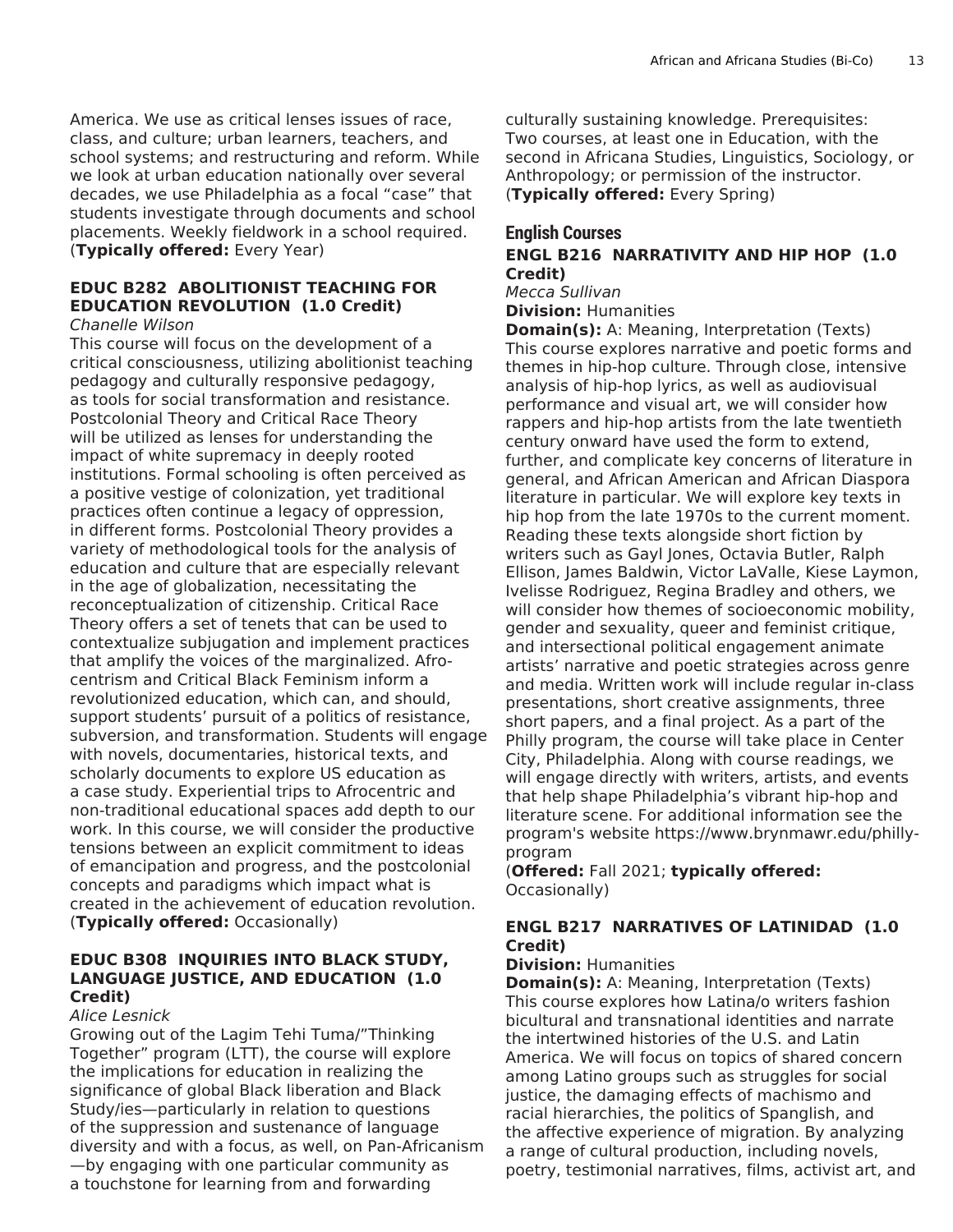essays, we will unpack the complexity of Latinidad in the Americas.

(**Typically offered:** Occasionally)

#### **ENGL B236 LATINA/O CULTURE AND THE ART OF MIGRATION (1.0 Credit)** *Staff*

Gloria Anzaldúa has famously described the U.S.-Mexico border as an open wound and the border culture that arises from this fraught site as a third country. This course will explore how Chicana/os and Latina/os creatively represent different kinds of migrations across geo-political borders and between cultural traditions to forge transnational identities and communities. We will use cultural production as a lens for understanding how citizenship status, class, gender, race, and language shape the experiences of Latin American migrants and their Latina/o children. We will also analyze alternative metaphors and discourses of resistance that challenge anti-immigrant rhetoric and reimagine the place of undocumented migrants and Latina/os in contemporary U.S. society. Over the course of the semester, we will probe the role that literature, art, film, and music can play in the struggle for migrants' rights and minority civil rights, querying how the imagination and aesthetics can contribute to social justice. We will examine a number of different genres, as well as read and apply key theoretical texts on the borderlands and undocumented migration.

(**Typically offered:** Occasionally)

# **ENGL B239 AFRICAN AMERICAN POETRY (1.0 Credit)**

*Mecca Sullivan*

#### **Division:** Humanities

This course explores the work of black poets in the Americas. Focusing on a range of poetic forms from the 18th century through the present, we will consider key questions that have animated the works of black poets in North America and the Caribbean, and how they have used poetic strategy to engage these questions. How do black poets explore black political and social life in various historical and geographical contexts? How do they use particular formal strategies (for example, form poetry, free verse, narrative poetry, and experimental modes) to interrogate notions of blackness? How do political movements around gender, class, and sexuality factor in? As we approach these questions, we will consider important critical conversations on African American poetry and poetics, examining how both well-known and underexplored poets use form to complicate blackness and imagine various forms of freedom. Our work will take us through several poetic genres and forms, including print works, performance poetry, hip hop music, and digital

media. Throughout our analysis, we will consider how discourses on gender, sexuality, class, national and transnational identity, and other engagements with difference shape black poetic expression, both historically and in our current moment.

(**Offered:** Spring 2022; **typically offered:** Occasionally)

# **ENGL B262 SURVEY IN AFRICAN AMERICAN LITERATURE (1.0 Credit)**

*Linda-Susan Beard* **Division:** Humanities

**Domain(s):** A: Meaning, Interpretation (Texts) English 262 is a topics course that allows for multiple themes to be taught. Each topic will have its own description and students may enroll for credit in the course as long as the topics vary. (**Typically offered:** Occasionally)

# **ENGL B363 TONI MORRISON AND THE ART OF NARRATIVE CONJURE (1.0 Credit)**

*Linda-Susan Beard*

**Division:** Humanities

**Domain(s):** A: Meaning, Interpretation (Texts) A comprehensive study of Morrison's narrative experiments in fiction, this course traces her entire oeuvre from "Recitatif" to God Help the Child. We read the works in publication order with three main foci: Morrison-as-epistemologist questioning what it is that constitutes knowing and being known, Morrison-as-revisionary-teacher-of-readingstrategies, and Morrison in intertextual dialogue with several oral and literary traditions. In addition to critical essays, students complete a "Pilate Project" – a creative response to the works under study. (**Offered:** Spring 2022; **typically offered:** Every other Year)

# **French and French Studies Courses FREN B208 LA DIVERSITÉ DANS LE CINÉMA FRANÇAIS CONTEMPORAIN (1.0 Credit)**

*Julien Suaudeau*

Until the closing years of the 20th century, ethnic diversity was virtually absent from French cinema. While Francophone directors from Northern and Sub-Saharan Africa debunked colonialism and neocolonialism in their films, minorities hardly appeared on French screens. Movies were made by white filmmakers for a white audience. Since the 1980's and the 1990's, minorities have become more visible in French films. Are French Blacks and Arabs portrayed in French cinema beyond stereotypes, or are they still objects of a euro-centric gaze? Have minorities gained agency in storytelling, not just as actors, but as directors? What is the national narrative at play in the recent French films that focus on diversity? Is it still "us against them", or has the new generation of French filmmakers found a way to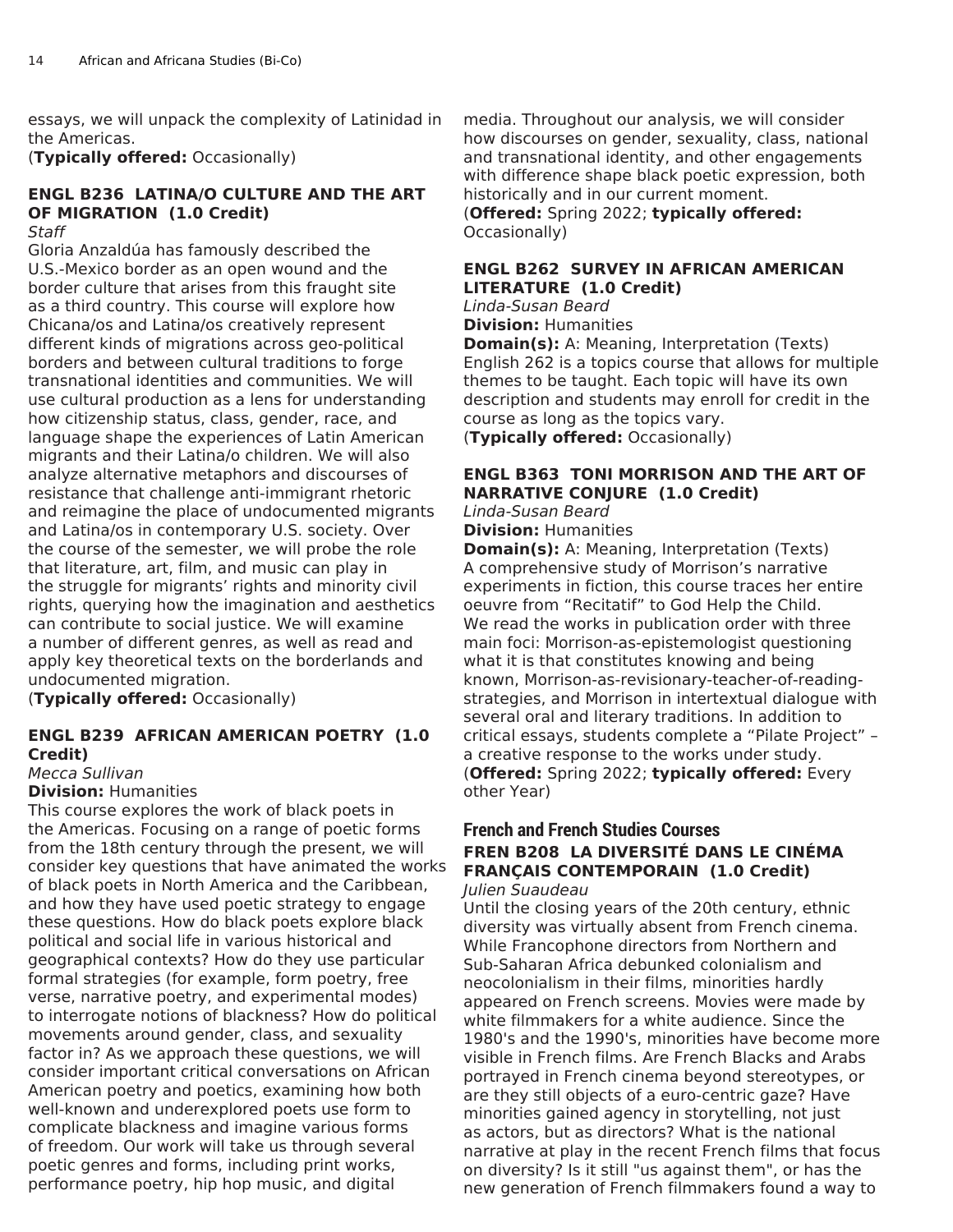include the different components of French identity into a collective subject? From Bouchareb to Gomis, from Kechiche to Benyamina and Jean-Baptiste, this course will map out the visual fault lines of the French self and examine the prospects for a postrepublican sense of community. This course will be taught in French. Open to non-majors. There will be a weekly screening on Sunday, 7:00pm-9:00pm. (**Offered:** Spring 2022; **typically offered:** Every Spring)

# **FREN B224 RACISME ET ANTIRACISME EN FRANCE (1.0 Credit)**

### *Julien Suaudeau*

Co-constructed with students, this course considers the genealogy of French racism as a socio-political construct and as a system of domination. We will analyze how racism "made in France" was designed, theorized, and deployed, but we will also study how its legacy is deconstructed and questioned by contemporary artists whose work focuses on the French colonial history. Art will be examined as a response to the violence of racism and discrimination - a process by which creators find their agency, their voice, and their strength, emancipating the person from the victimization framework. The class will be taught in French and will include interactions with the artists.

(**Offered:** Fall 2021; **typically offered:** Occasionally)

### **History of Art Courses HART B279 EXHIBITING AFRICA: ART, ARTIFACT AND NEW ARTICULATIONS (1.0 Credit)**

At the turn of the 20th century, the Victorian natural history museum played an important role in constructing and disseminating images of Africa to the Western public. The history of museum representations of Africa and Africans reveals that exhibitions—both museum exhibitions and "living" World's Fair exhibitions— has long been deeply embedded in politics, including the persistent "othering" of African people as savages or primitives. While paying attention to stereotypical exhibition tropes about Africa, we will also consider how art museums are creating new constructions of Africa and how contemporary curators and conceptual artists are creating complex, challenging new ways of understanding African identities.

(**Offered:** Spring 2022; **typically offered:** Occasionally)

# **HART B326 SPECIAL TOPICS IN ART OF THE BLACK ATLANTIC (1.0 Credit)**

*C.C. McKee*

This is a topics course. Course content varies.

(**Typically offered:** Every other Spring)

# **History Courses HIST B102 INTRODUCTION TO AFRICAN CIVILIZATIONS (1.0 Credit)**

*Kalala Ngalamulume* **Division:** Social Science

**Domain(s):** B: Analysis of the Social World The course is designed to introduce students to the history of African and African Diaspora societies, cultures, and political economies. We will discuss the origins, state formation, external contacts, and the structural transformations and continuities of African societies and cultures in the context of the slave trade, colonial rule, capitalist exploitation, urbanization, and westernization, as well as contemporary struggles over authority, autonomy, identity and access to resources. Case studies will be drawn from across the continent.

(**Offered:** Fall 2021; **typically offered:** Occasionally)

#### **HIST B156 THE LONG 1960'S (1.0 Credit)** *Sharon Ullman*

**Division:** Social Science

**Domain(s):** B: Analysis of the Social World The 1960s has had a powerful effect on recent US History. But what was it exactly? How long did it last? And what do we really mean when we say "The Sixties?" This term has become so potent and loaded for so many people from all sides of the political spectrum that it's almost impossible to separate fact from fiction; myth from memory. We are all the inheritors of this intense period in American history but our inheritance is neither simple nor entirely clear. Our task this semester is to try to pull apart the meaning as well as the legend and attempt to figure out what "The Sixties" is (and what it isn't) and try to assess its long term impact on American society.

(**Typically offered:** Occasionally)

#### **HIST B212 PIRATES, TRAVELERS, AND NATURAL HISTORIANS: 1492-1750 (1.0 Credit)** *Ignacio Gallup-Diaz*

**Division:** Social Science

In the early modern period, conquistadors, missionaries, travelers, pirates, and natural historians wrote interesting texts in which they tried to integrate the New World into their existing frameworks of knowledge. This intellectual endeavor was an adjunct to the physical conquest of American space, and provides a framework though which we will explore the processes of imperial competition, state formation, and indigenous and African resistance to colonialism.

(**Typically offered:** Occasionally)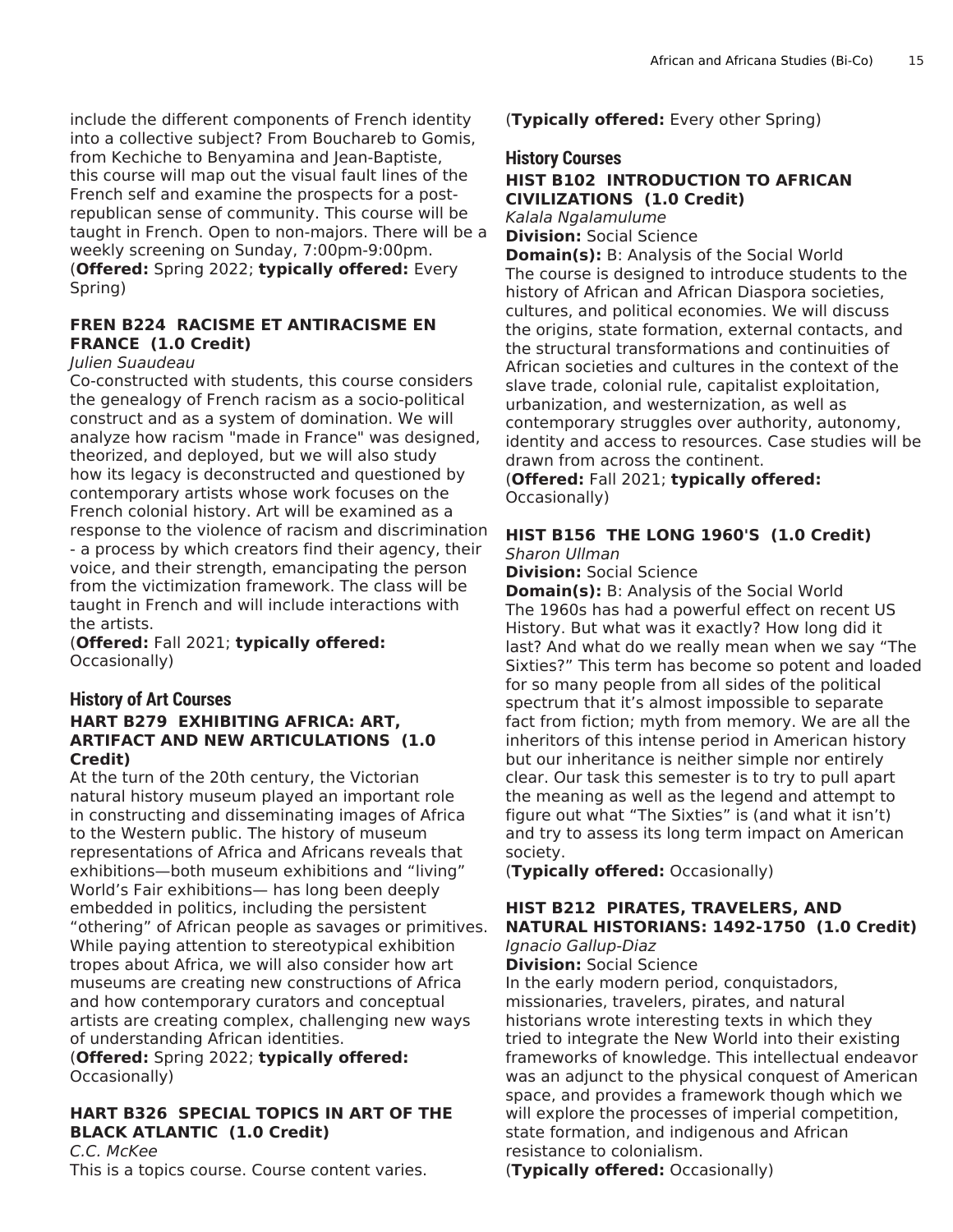### **HIST B237 THEMES IN MODERN AFRICAN HISTORY (1.0 Credit)**

*Kalala Ngalamulume* **Division:** Social Science **Domain(s):** B: Analysis of the Social World This is a topics course. Course content varies (**Typically offered:** Occasionally)

## **HIST B243 TOPICS: ATLANTIC CULTURES (1.0 Credit)**

*Ignacio Gallup-Diaz* **Division:** Humanities **Domain(s):** A: Meaning, Interpretation (Texts) This is a topics course. Course content varies. (**Offered:** Spring 2022; **typically offered:** Every other Year)

# **HIST B337 TOPICS IN AFRICAN HISTORY (1.0 Credit)**

*Kalala Ngalamulume* **Division:** Social Science **Domain(s):** B: Analysis of the Social World This is a topics course. Topics vary. (**Offered:** Fall 2021; **typically offered:** Occasionally)

# **HIST B349 TOPICS IN COMPARATIVE HISTORY (1.0 Credit)**

*Ignacio Gallup-Diaz* **Division:** Social Science This is a topics course. Topics vary. (**Offered:** Fall 2021; **typically offered:** Occasionally)

### **Health Studies Courses HLTH B115 INTRODUCTION TO HEALTH STUDIES (1.0 Credit)**

*Adam Williamson, Patricia Kelly* **Division:** Social Science

**Domain(s):** B: Analysis of the Social World The multidisciplinary foundation for the health studies minor. Students will be introduced to theories and methods from the life sciences, social sciences, and humanities and will learn to apply them to problems of health and illness. Topics include epidemiological, public health, and biomedical perspectives on health and disease; social, behavioral, and environmental determinants of health; globalization of health issues; cultural representations of illness; health inequalities, social justice, and health as a human right.

(**Offered:** Fall 2021; **typically offered:** Every Year)

**Italian and Italian Studies Courses ITAL B213 THEORY IN PRACTICE:CRITICAL DISCOURSES IN THE HUMANITIES (1.0 Credit)** *Daria Bozzato* **Division:** Humanities

**Domain(s):** A: Meaning, Interpretation (Texts) What is a postcolonial subject, a queer gaze, a feminist manifesto? And how can we use (as readers of texts, art, and films) contemporary studies on animals and cyborgs, object oriented ontology, zombies, storyworlds, neuroaesthetics? In this course we will read some pivotal theoretical texts from different fields, with a focus on race&ethnicity and gender&sexuality. Each theory will be paired with a masterpiece from Italian culture (from Renaissance treatises and paintings to stories written under fascism and postwar movies). We will discuss how to apply theory to the practice of interpretation and of academic writing, and how theoretical ideas shaped what we are reading. Class conducted in English, with an additional hour in Italian for students seeking Italian credit.

(**Offered:** Spring 2022)

# **ITAL B312 BLACK, QUEER, JEWISH ITALY (1.0 Credit)**

### *Alessandro Giammei*

This seminar approaches the two most studied phases of Italian history, the Renaissance and the 20th century, by placing what we call 'otherness' at the center of the picture rather than at its supposed margins. The main aim is to challenge traditional accounts of Italian culture, and to look at pivotal events and phenomena (the rise of Humanism, the rise of fascism, courtly culture, the two World Wars, 16th century art, futurism) from the point of view of black, queer, and Jewish protagonists, authors, and fictional characters. Our theoretical bedrock will be offered by modern and contemporary thinkers such as Fred Moten, Antonio Gramsci, Edie Segdwick, and Hannah Arendt. Our primary sources will come from cultural epicenters of Renaissance, Baroque, and late Modern Italy, such as Leo X papal court, fascist Ferrara, 17th century Venice, and colonial Libya. In class, we will adopt a trans-historical, intersectional, and interdisciplinary perspective inspired by Fred Moten's work, which will serve as the poetic common ground for our investigations. Themes and issues will be analyzed at the crossing of the two historical phases and of the three topics in exam, and the material will include historical and theoretical analyses, narrative texts, poems, films, and visual art. The course is taught in English. No previous knowledge of Italian is required, as readings will be in English translation. An additional hour in Italian will be offered for departmental credits. Students taking the course for departmental credit will also read part of the readings in the original language, and produce three short response-papers in Italian in lieu of the Midterm.

(**Typically offered:** Occasionally)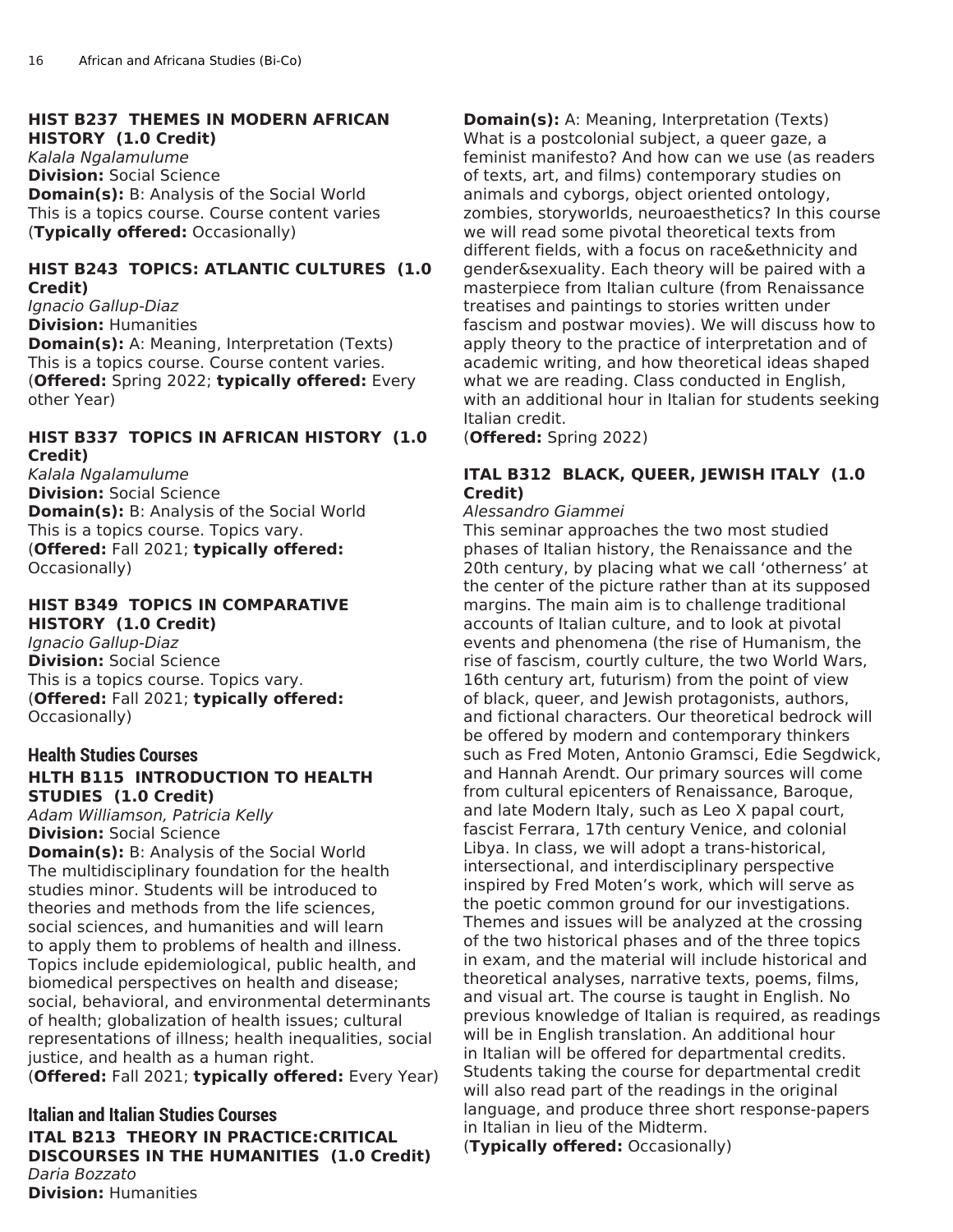### **Sociology Courses**

#### **SOCL B225 WOMEN IN SOCIETY (1.0 Credit) Division:** Social Science

In 2015, the world's female population was 49.6 percent of the total global population of 7.3 billion. According to the United Nations, in absolute terms, there were 61,591,853 more men than women. Yet, at the global scale, 124 countries have more women than men. A great majority of these countries are located in what scholars have recently been referring to as the Global South – those countries known previously as developing countries. Although women outnumber their male counterparts in many Global South countries, however, these women endure difficulties that have worsened rather than improving. What social structures determine this gender inequality in general and that of women of color in particular? What are the main challenges women in the Global South face? How do these challenges differ based on nationality, class, ethnicity, skin color, gender identity, and other axes of oppression? What strategies have these women developed to cope with the wide variety of challenges they contend with on a daily basis? These are some of the major questions that we will explore together in this class. In this course, the Global South does not refer exclusively to a geographical location, but rather to a set of institutional structures that generate disadvantages for all individuals and particularly for women and other minorities, regardless their geographical location in the world. In other words, a significant segment of the Global North's population lives under the same precarious conditions that are commonly believed as exclusive to the Global South. Simultaneously, there is a Global North embedded in the Global South as well. In this context, we will see that the geographical division between the North and the South becomes futile when we seek to understand the dynamics of the "Western-centric/ Christian-centric capitalist/patriarchal modern/ colonial world-system" (Grosfoguel, 2012). In the first part of the course, we will establish the theoretical foundations that will guide us throughout the rest of the semester. We will then turn to a wide variety of case studies where we will examine, for instance, the contemporary global division of labor, gendered violence in the form of feminicides, international migration, and global tourism. The course's final thematic section will be devoted to learning from the different feminisms (e.g. community feminism) emerging out of the Global South as well as the research done in that region and its contribution to the development of a broader gender studies scholarship. In particular, we will pay close attention to resistance, solidarity, and social movements led by women. Examples will be drawn from Latin America, the Caribbean, the US, Asia, and Africa.

(**Offered:** Fall 2021; **typically offered:** Occasionally)

# **SOCL B229 BLACK AMERICA IN SOCIOLOGICAL PERSPECTIVE (1.0 Credit)**

*Robert Washington*

**Division:** Social Science

**Domain(s):** B: Analysis of the Social World This course presents sociological perspectives on various issues affecting black America as a historically unique minority group in the United States: the legacy of slavery and the Jim Crow era; the formation of urban black ghettos; the civil rights reforms; the problems of poverty and unemployment; the problems of crime and other social problems; the problems of criminal justice; the continuing significance of race; the varied covert modern forms of racial discrimination; and the role of race in American politics. Prerequisite: at least one additional sociology course or permission of instructor. Course is not available to freshmen. (**Typically offered:** Occasionally)

### **SOCL B276 MAKING SENSE OF RACE (1.0 Credit)**

#### *Piper Sledge*

What is the meaning of race in contemporary US and global society? How are these meanings (re)produced, resisted, and refused? What meanings might we desire or imagine as alternatives? In this course, we will approach these questions through an array of sources while tracking our own thinking about and experiences of raced-ness. Course material will survey sociological notions of the social construction of race, empirical studies of lived experiences of race, and creative fiction and nonfiction material intended to catalyze thinking about alternative possibilities.

(**Offered:** Fall 2021; **typically offered:** Every Year)

#### **SOCL B322 THINKING WITH TRANS: THEORIZING RACE AND GENDER (1.0 Credit)** *Piper Sledge*

In 2017, philosopher Rebecca Tuvel published an article in the journal Hypatia outlining an argument for the existence of transracialism. This article came on the tail end of a great deal of controversy about the outing of NAACP leader, Rachel Dolezal; a woman born to white parents who identifies as black. In this course we will examine the social construction of race and gender as well as critique the biological assumptions that underpin both social structures. We will explore the theoretical power and pitfalls of the terms "transgender" and "transracial"- the similarities, differences, and tensions inherent in questioning taken for granted social structures that are fundamental to social organization and personal identity. We will explore the theoretical